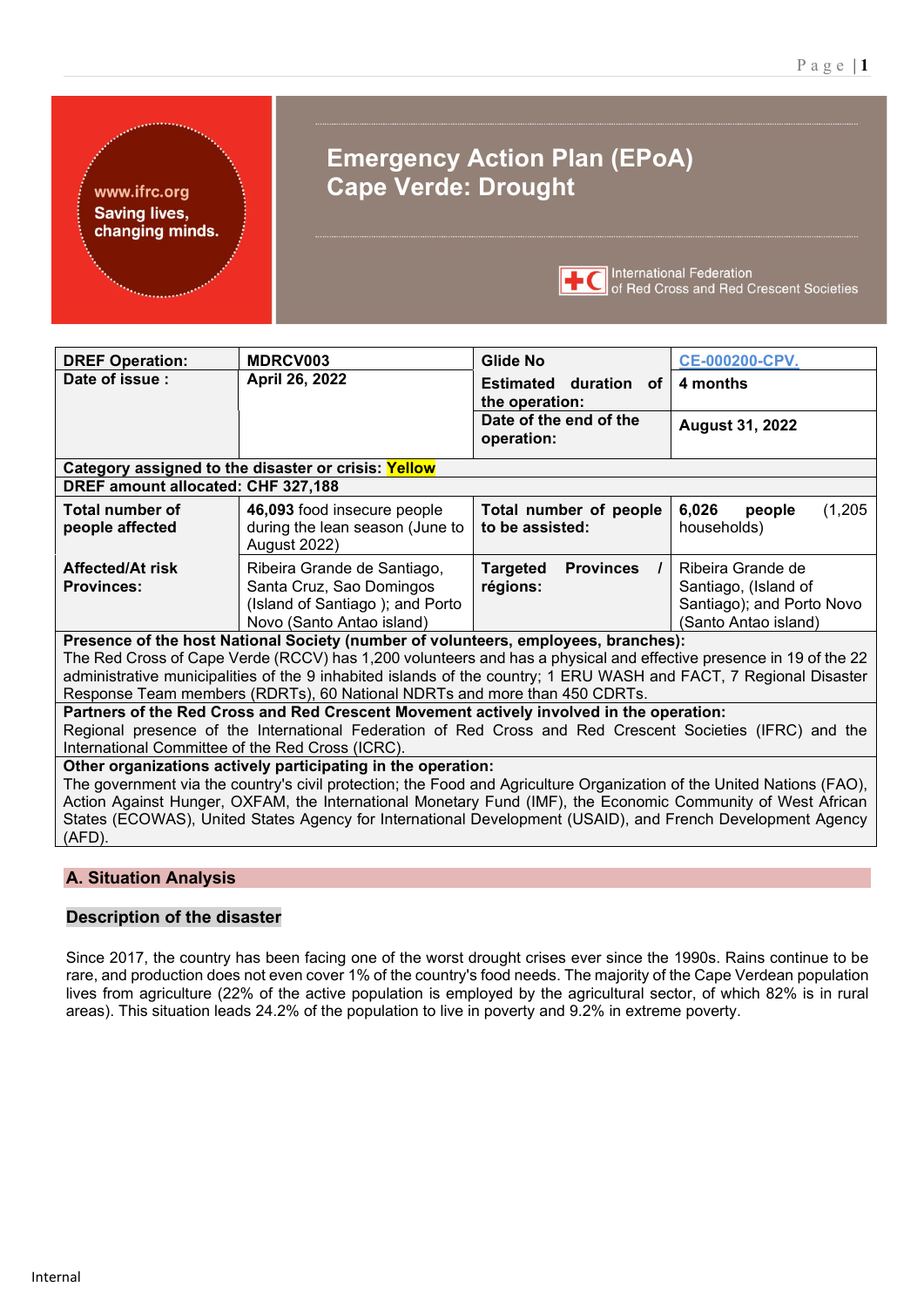Cabo Verde - 16 de fevereiro de 2022 247

#### Resolução nº 13/2022

#### de 16 de fevereiro

Enquanto pequeno Estado Insular em Desenvolvimento. Cabo Verde tem sido fustigado com fenómenos naturais adversos, acentuados pelas mudanças climáticas, que avezas, ucontados pelas mutanas cintadas en a reforçar a<br>su resiliência a tais fenómenos, sobretudo face ao traço<br>mais marcante do seu clima, que é o fenómeno da seca, relacionado com a gestão de risco e segurança alimentar,<br>de acordo com o Decreto-lei nº 59/2018, de 16 de novembro.

Perante este traço marcante, Cabo Verde está a enfrentar mais um ano de produção agropecuária<br>deficitária, o quarto ano consecutivo, na sequência de chuvas deficitárias e de distribuição bastante irregular. A situação presente caracteriza-se por um défice produtivo<br>acentuado, especialmente nas zonas áridas e semiáridas,<br>tanto a nível forrageiro, na disponibilidade de água, como em termos de produção de grãos, no regime de sequeiro.<br>Esta situação tem consequências diretas e indiretas no rendimento das famílias agrículas, comprometendo os<br>esforcos de desenvolvimento e os ganhos alcancados em vários setores, em especial na agricultura, na educação e na gestão urbana e ambiental das cidades e localidades agravadas pelas consequências da pandemia da COVID 19

 $\acute{\text{E}}$ neste contexto que se justifica a declaração do estado de calamidade, tornando-se urgente a intervenção do Coverno no sentido de mitigar as consequências diretas e indiretas do défice produtivo, sobretudo quando se prolongam em anos consecutivos e ocasionam efeitos cumulativos, prevenindo outros efeitos graves e mais abrangentes, tais<br>como o abrandamento do crescimento económico e outros que comprometem o desenvolvimento económico e social do país (aumento do desemprego, insegurança alimentar<br>e degradação da saúde, êxodo rural, abandono escolar, degradação urbana e ambiental, aceleramento da erosão e desertificação, agravamento das assimetrias regionais<br>e perda de qualidade de vida da população).

*Image : Bulletin Officiel de la République du Cap Vert (16 février 2022)*

Farmers find it more and more difficult to continue their productive activities. After more than four seasons of considerable rainfall deficit, agricultural productivity yields have deteriorated considerably and aquifers did not recharge, which affects access to water for the population and their livelihood activities.

The 2021-2022 agro pastoral campaign was characterized by a late start and an early end to the rains, throughout the national territory. Overall agricultural production varies from low to nil, depending on the agro-climatic strata of the municipalities. Cereal production is estimated at 640 tons of maize, recording an 80% decrease, compared to the average of the last 5 years. As for bean production, it has fallen by 90% compared to the average of the last 5 years, and stands at [1](#page-1-0)97 tons.<sup>1</sup>

As a result, the Government of Cape Verde **has declared, on 16 February 2022, the situation of national drought emergency disaster**. This was contrary to the forecasts of the Agrhymet Center which predicted a campaign with a rainfall varying from normal to excess and a regular to early start for the Sahel region.

At the national level, production of fodder has been regular to low, and data show that the situation is normal in the southern islands and weak in the northern islands, where the most critical situation is in the municipality of Porto Novo, on the island of Santo Antão. The phytosanitary situation was characterized by the strong and localized attack of the "Oedaleus Senegalensis" locust on the islands of Santiago, Maio, Fogo and Brava. There was also a widespread attack of the "green bug" on maize and bean crops.

Given the adverse conditions linked to the agro-pastoral agricultural campaign, some municipalities in the country are in a situation of acute food insecurity. The results of the Harmonized Framework (March 2022), presented as part of the Regional Food Crisis Prevention and Management System (PREGEC) held 28 - 30 March 2022 show a **current situation of food insecurity affecting 29,421 people in the phase of crisis (Ph 3), and 1,076 people in the emergency phase (Ph 4),** mainly on the island of Santiago (in the municipality of Ribera Grande, which was the only one recorded in phase 3), and **a projected situation for this year's lean period (June to August 2022) of 46,093 people in food insecurity (10% of the population) including 43,003 in crisis (Ph 3) and 3,090 in the emergency phase (Ph 4)[2](#page-1-1).**

From June to August 2022, 4 municipalities will be in phase 3 (crisis), namely: Porto Novo on the island of Santo Antão, and Sao Domingos, Santa Cruz and Ribeira Grande on the island of Santiago. Considering the current situation and the anticipated situation, it is important to start a number of response and preparedness actions while putting in place anticipatory measures to limit the impact of the projected drought and reduce the vulnerability of the most vulnerable populations at risks mentioned above.

<span id="page-1-0"></span><sup>&</sup>lt;sup>1</sup> Source: Presentation - Harmonized Framework for Analysis and Identification of Areas at Risk and Estimation of Food Insecure Populations in Cabo Verde, Praia, March 7-11, 2022

<span id="page-1-1"></span><sup>&</sup>lt;sup>2</sup> Source: Communication sheet CH de Cabo Verde "Harmonized framework for identifying areas and estimating populations in acute food and nutrition insecurity in Cabo Verde - Current situation (March-April-May 2022) and projected (June- July-August 2022)", March 2022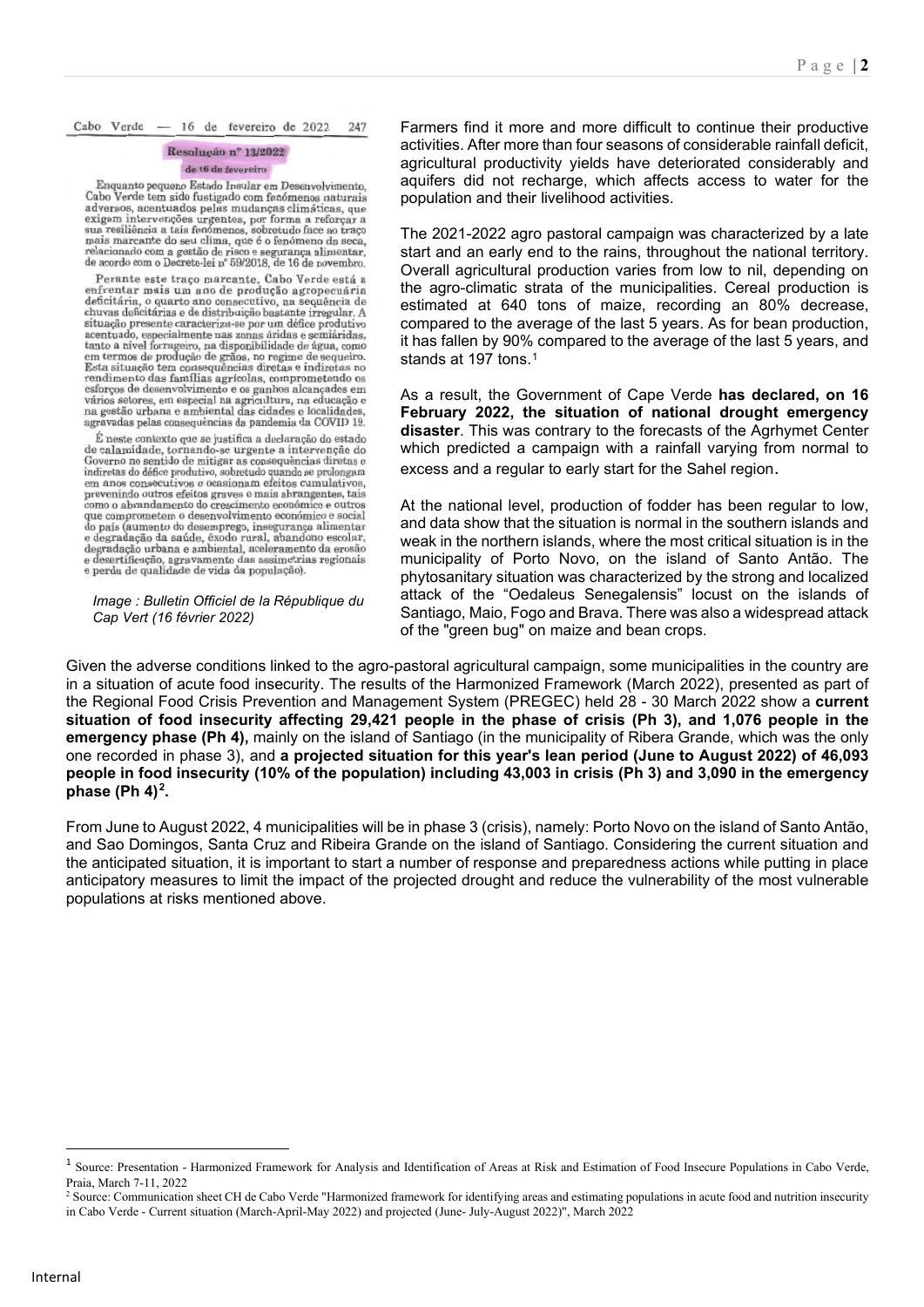|                 |                | <b>Zones</b> |                | <b>Population</b> |                | Population (%) |
|-----------------|----------------|--------------|----------------|-------------------|----------------|----------------|
| <b>Phasing</b>  | <b>Current</b> | Projected    | <b>Current</b> | Projected         | <b>Current</b> | Projected      |
| Ph <sub>1</sub> | 4              | າ            | 346,464        | 299,473           | 72             | 62             |
| Ph2             | 17             | 16           | 106,666        | 138,062           | 22             | 29             |
| Ph3             |                |              | 29,421         | 4,3003            | 6              | 9              |
| Ph <sub>4</sub> | 0              |              | 1,076          | 3,090             | 0,2            |                |
| Ph <sub>5</sub> | 0              |              | 0              |                   | 0,0            |                |
| Total           | 22             | 22           | 483,627        | 483,628           | 100            | 100            |

**Source:** *Analysis of the* harmonized framework - March 2022. Results of the analysis of the harmonized framework é (March 2022) on the current situation and the projected situation (June to August 2022).

### **Summary of the current intervention**

### **Overview of Host National Society action**

The Red Cross Society of Cape Verde (RCSCV), through its local branches and in close collaboration and cooperation with the decentralized structures of the Ministry of Agriculture and Environment and the municipal coordination bodies of the areas, participates in the various coordination meetings set up by the Cape Verdean government, including the workshops of the harmonized framework at national level.

RCCV has experience in the implementation of DREF operations<sup>[3](#page-2-0)</sup> and in food security and nutrition. The National Society (NS) teams have both theoretical and practical skills in the area of food security and livelihoods (SAME), thanks to an in-depth assessment carried out in 2018 on the islands of Santiago and Santo Antão. This evaluation mobilized several volunteers and staff from RCCV and counted on the support of two staff sent by the Livelihood Center (CME) hosted by the Spanish Red Cross.

During the COVID 19 pandemic, RCCV mobilized more than 300 volunteers to provide food assistance to vulnerable people who were in lockdown.

The NS team is composed of one ERU WASH and FACT, 7 RDRT members, 60 NDRT members and more than 450 Community Disaster Response Team (CDRT) members of all backgrounds. As part of this operation, it is planned to mobilize around 250 volunteers, including 3 in general coordination, a volunteer specialist in food security and livelihoods (SAME), and all the support services (finance and logistics) of the Secretariat. Field activities will be carried out on different fronts in accordance with the main lines of action defined in the operational strategy.

RCCV actively participates in Sahel+ initiatives, including the Migration and SAME technical groups. During the last general assembly of the Sahel+, held in March 2022 in The Gambia, the RCCV were chairing the network.

#### **Overview of the action of the RCRC Movement in the country**

There is no representation of the Red Cross Movement in Cape Verde. The RCCV receives technical and financial support from Partner National Societies (PNS - Spanish, Luxembourg, and Canadian Red Cross Societies), from ICRC and from the Federation. The IFRC will ensure regular support is provided to the NS to respond to this disaster and regular coordination will be put in place. The Spanish Red Cross has funded various projects in the field of food security, in particular between 1997 and 2000. Following the drought situation and the 2017 – 2018 poor agricultural seasons, the Spanish Red Cross assisted the NS in carrying out field assessments and analysing the data collected. The Luxembourg and Canadian Red Cross Societies, provided support in the fight against COVID-19 and disaster preparedness and response, etc.

A cash and voucher assistance specialist from the Burkinabe Red Cross will be mobilized through the British Red Cross' Cash School to build the team's capacities in the area and support the contracting process with the Financial Services Provider.

The NS also receives funding from the UK government (Foreign, Commonwealth and Development Office-FCDO), through the Risk-Based Early Action Partnership (REAP) whose Secretariat is hosted by the IFRC. This project, with

<span id="page-2-0"></span><sup>&</sup>lt;sup>3</sup> In 2014, Operation DREF Fogo Volcano of CHF 119,069, targeting 2,500 people; and in 2009, Operation DREF Dengue Outbreak of CHF 153,951, targeting 75,000 people.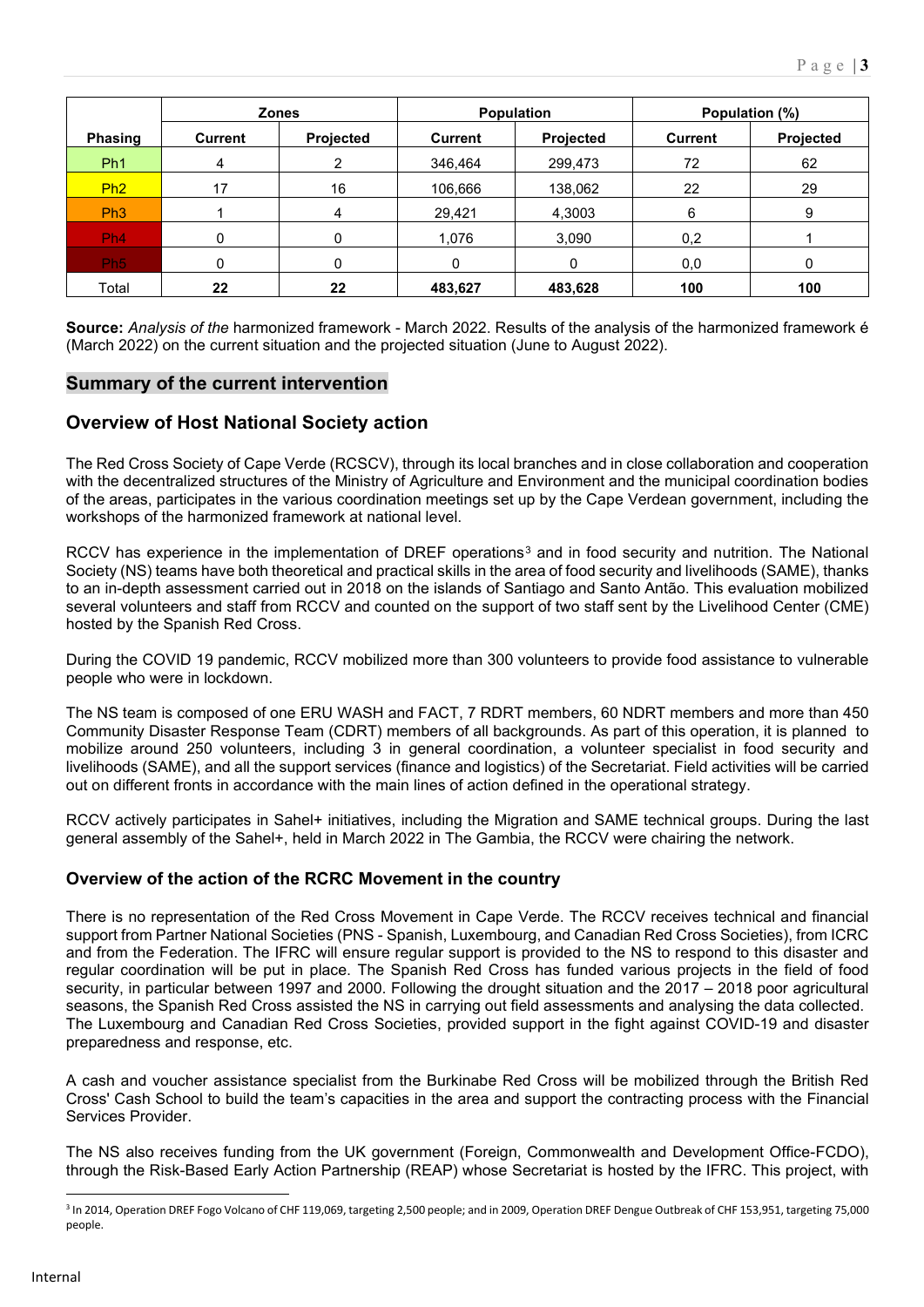the technical support of the IFRC, falls within the framework of REAP target 1, "50 countries can review and integrate their laws, policies and/or crisis/disaster risk management plans and climate adaptation, to ensure that they reduce the impacts of climate change and the exposure of people and the environment".

The specific objectives of the project are to:

- i) Develop the capacities of key stakeholders, operating at the junction of disasters and climate;
- ii) Support the development of national regulatory frameworks for disaster risk management adapted to climate change, which responds to the needs of the most vulnerable and involves local communities;
- iii) Share best practices and promote recommendations to develop more coherent legal and policy frameworks for disaster risk reduction (DRR) and climate change adaptation (CCA).

#### **Overview of external Red Cross/Red Crescent actors in the country**

For this emergency, the Cape Verdean Government has opted for the approval and implementation of an "Emergency programme for the mitigation of the drought and the poor 2021/2022 agricultural Year " (Resolution No. 13 /2022 of 16 February, 2022) based on 3 major groups of measures to be implemented:

- **Livestock rescue**: protect the breeding activity and ensure the conditions for the maintenance of ruminant breeding.
- **Management of water shortage**: addressing the problem of water shortage by ensuring rational use and regularity of supply for households and agricultural and livestock holdings.
- **Job creation for affected families**: protection of livelihoods with special attention to the most vulnerable families (women and young people).

The Government of Cape Verde also benefits from the technical support of NGOs and UN agencies such as Action against Hunger (ACF), OXFAM and the Food and Agriculture Organization of the United Nations (FAO), and financial support from the Economic Community of West African States (ECOWAS), the French Development Agency (AFD) and the United States Agency for International Development (USAID).

#### **Needs analysis, beneficiary selection, scenario planning and risk assessment**

#### **Analysis of the Needs**

Cape Verde is an archipelago of ten islands and thirteen islets, located approximately 450 km from Senegal. It has an area of 4,033 km2 and an exclusive economic zone estimated at 700,000 km2. Natural resources are scarce, the vast majority of soils are poor in organic matter and only 10% of land is potentially arable. Since its independence in 1975, Cape Verde has been resolutely committed to the fight against desertification and the effects of drought.

Rainfall is generally low throughout the country, not exceeding 300 mm annual average for 65% of the territory located at less than 400 m altitude. The areas under the influence of the trade winds being even drier (150 mm annual average). On the slopes located at more than 500 m of altitude facing the trade winds, it can reach or exceed 700 millimetres.



*Source: Cape Verde Harmonised Framework Communication Sheet - Projected situation from June to August 2022*

Since 2017, the rainy seasons have been

more and more irregular and insufficient, and has impacted the availability of water and agricultural yield (agriculture and livestock) which have been considerably reduced as indicated by the declaration of the situation of national disaster announced by the Government on 16 February, 2022.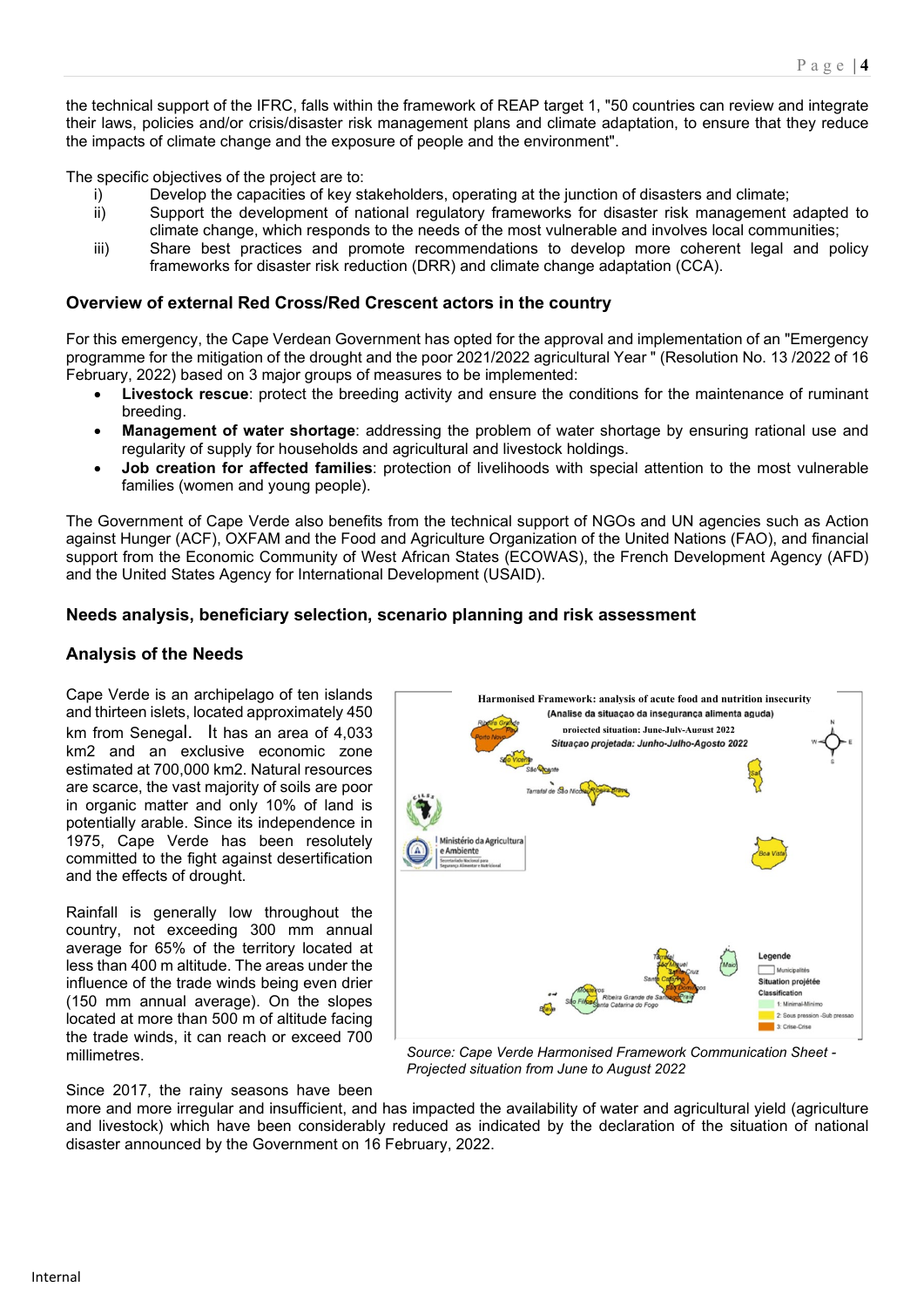According to the Government<sup>[4](#page-4-0)</sup>, given the results of the Harmonized Framework of March 2022, the number of people estimated to be in **severe food insecurity (phases 3, 4)** for the lean season (between June and August 22) amounts to **46,093 people, i.e., 9,218 households** (10% of the population), including 43,003 in crisis (Ph 3) and 3,090 in emergency phase (Ph 4).

The areas most affected by this food insecurity, for the projected period, are the localities of Porto Novo (in Santo Antão), **Santa Cruz, Ribeira Grande and Sao Domingo** (in the island of Santiago).

| 2nd<br>administrative<br>level | 3rd<br>administrative<br>level |   | classi<br>ficatio<br>of<br>n.<br>the<br>area | each TSP |     |    | percentage of households affected by | <i>in</i> | total<br>popul<br>ation<br>in<br>phase<br>2 | total<br>popul<br>ation<br>phase | total<br>pop<br>ulati<br>in<br>on<br>in<br>pha<br>4<br>se 3 | total<br>popul<br>ation<br>phase | total<br>popul<br>ation<br>in.<br>phase<br>5 | total<br>pop<br>ulati<br>on<br>in<br>pha<br>se |
|--------------------------------|--------------------------------|---|----------------------------------------------|----------|-----|----|--------------------------------------|-----------|---------------------------------------------|----------------------------------|-------------------------------------------------------------|----------------------------------|----------------------------------------------|------------------------------------------------|
| Porto Novo                     | Porto Novo                     | 3 | 42%                                          | 35%      | 15% | 8% | 0%                                   | 6.684     | 5.570                                       | 2.387                            | 1.273                                                       | ٠                                | 3.660                                        |                                                |
| Santiago                       | Ribeira Grande De Santiago     | 3 | 29%                                          | 40%      | 27% | 4% | 0%                                   | 2.213     | 3.053                                       | 2.061                            | 305                                                         | $\blacksquare$                   | 2.366                                        |                                                |
| Santiago                       | Santa Cruz                     | 3 | 19%                                          | 55%      | 23% | 3% | 0%                                   | 4.751     | 13.752                                      | 5.751                            | 750                                                         | ٠                                | 6.501                                        |                                                |
| Sao Domingos                   | Sao Domingos                   | 3 | 40%                                          | 35%      | 20% | 5% | 0%                                   | 5.583     | 4.885                                       | 2.792                            | 698                                                         | ٠                                | 3,490                                        |                                                |

The number of people (and households) at risk of food insecurity (Ph 2), is quite high, 138,062 people, or 27,612 households (29% of the population).

These figures refer to **vulnerable populations affected by the climate shock (drought)** and the COVID-19 pandemic. To prevent the situation of affected population that are already under pressure/stress from worsening and moving into phase 3 (crisis), the food insecurity of these populations must be monitored[5.](#page-4-1)

#### **Livelihoods and basic needs**

The drought is compromising the food, nutritional, and economic security of households in these areas, jeopardizing their ability to meet their basic needs in the coming months and to invest in their livelihoods to ensure the continuity of the agricultural season (after one "failed"bad season, 2021-2022).

Food insecurity and malnutrition are likely to affect mainly small-scale farmers who have not recorded any production due to the low diversification of their household economy, with a focus on female-headed households.

Following the recommendations set out in the analysis of the Harmonized Framework<sup>[6](#page-4-2)</sup> for mitigating food insecurity forecasts and depletion of productive assets, in the short term, the priority needs of affected households are as follows:

- Covering food needs during the peak of the lean season (June to September) to avoid depletion of assets and productive assets;
- The provision of feed for animals (remaining herds of small ruminants) and support for destocking by slaughter;
- The need for assistance to help secure the livelihoods (agriculture and livestock) of the most vulnerable populations during the next agricultural season.

The country has been experiencing several factors over the past three years that have disrupted the local market and created inflation in certain goods and services. In particular, the low agricultural production observed in recent years, the impact of the COVID-19 pandemic and the crisis in Ukraine have affected the markets for imported products, as is the case for Cape Verde. The level of supply of agricultural products to the markets is generally more or less normal and regular. The supply of commodities was guaranteed and stable in all of the country's municipalities during the analysis period, but monitoring of the market situation and ongoing assessment are necessary for this response to be effective.

<span id="page-4-0"></span><sup>&</sup>lt;sup>4</sup> Source: Communication sheet CH de Cabo Verde "Harmonized framework for identifying areas and estimating populations in acute food and nutrition insecurity in Cabo Verde - Current situation (March-April-May 2022) and projected (June- July-August 2022)", March 2022

<span id="page-4-1"></span><sup>&</sup>lt;sup>5</sup> Source: Communication sheet CH de Cabo Verde "Harmonized framework for identifying areas and estimating populations in acute food and nutrition insecurity in Cabo Verde - Current situation (March-April-May 2022) and projected (June- July-August 2022)", March 2022

<span id="page-4-2"></span><sup>&</sup>lt;sup>6</sup> Source: Communication sheet CH de Cabo Verde "Harmonized framework for identifying areas and estimating populations in acute food and nutrition insecurity in Cabo Verde - Current situation (March-April-May 2022) and projected (June- July-August 2022)", March 2022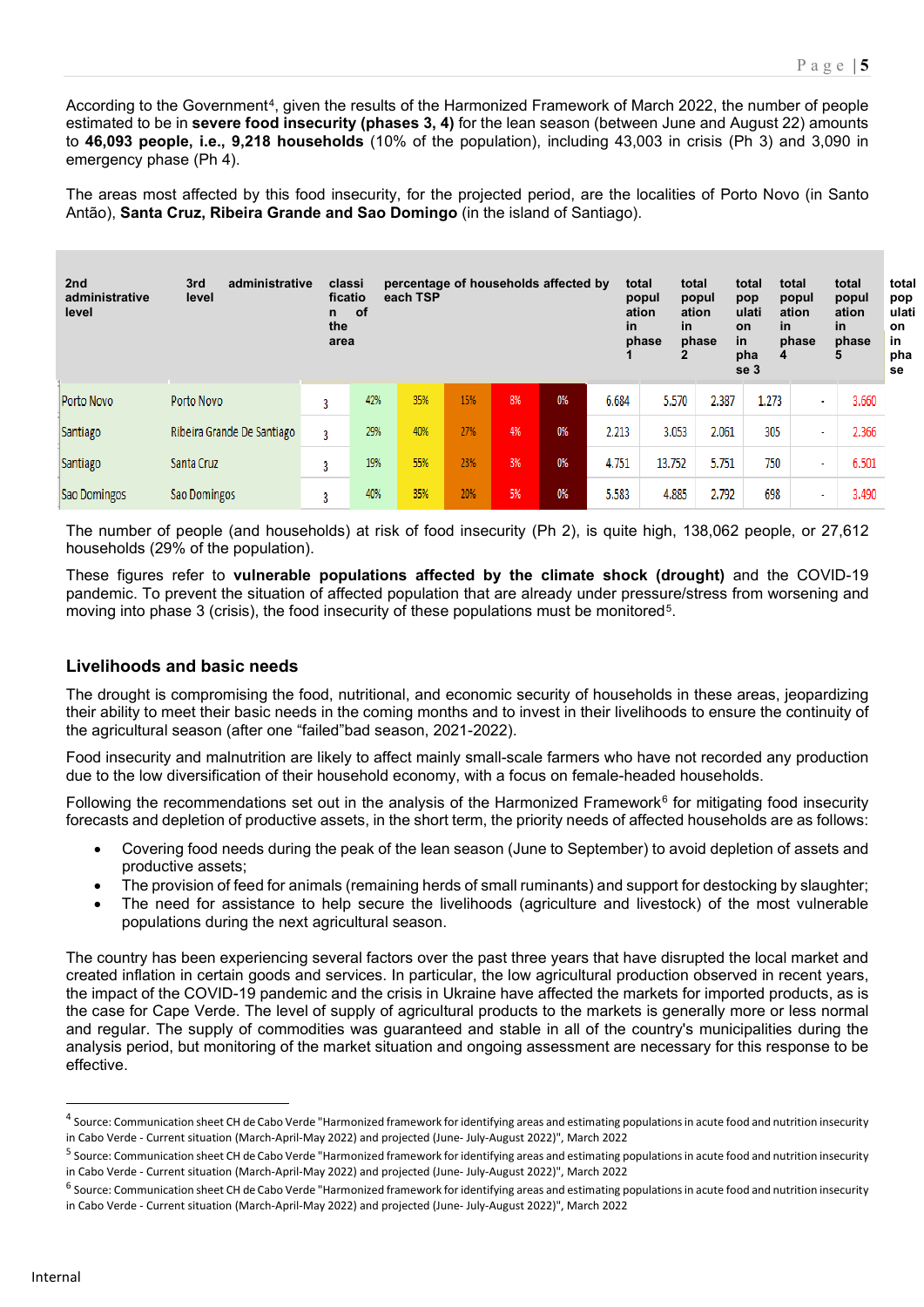### **Health**

The drought situation in Cape Verde mainly affects the livelihoods of more vulnerable agricultural producers and pastoralists, who are more at risk of being affected by malnutrition even in regular situations. According to a national survey on family nutrition and nutritional vulnerability conducted in 2018, 11% of children under 5 years present a picture of chronic malnutrition, 4.4% acute malnutrition and 5% underweight. The negative effects of malnutrition are particularly felt among children aged 0-59 months) and pregnant or lactating women.

Food insecurity is a major contributing factor to acute malnutrition, combined with inadequate food intake, low dietary diversity among children and women, and a high prevalence of diseases (diarrhea, ARI, and malaria) linked to limited access to water and health services. The COVID-19 epidemic was also an unusual shock, exacerbating malnutrition.

### **Water, Sanitation and Hygiene (WASH)**

The targeted communities face the problems of water scarcity, deterioration of existing water sources and dry agricultural land. They do not have access to good quality drinking water for their own consumption and for livestock and agriculture. Many people have to travel for many kilometres to find water for drinking or use tankers to irrigate their fields and give water to their livestock. Given the cost of water, many prefer to sell their livestock. It is therefore crucial to ensure that existing water points, which are already inadequate, are protected.

### **Protection, gender and inclusion (PGI)**

The duration of the crisis, and the time of exposure to the lack of means to provide families with basic needs, puts pressure on heads of households, especially in the case of single-parent households or households with a high dependency ratio, and mainly those headed by women, disabled and elderly persons, with a greater workload or fewer resources to meet household needs.

### **Community Engagement and Accountability (CEA)**

Affected populations should be consulted and involved in the needs assessment, the identification of response options, while we consider their perception on how these options match their needs. The first step is to identify the best communication channels to effectively inform communities and individuals about the targets and objectives of the humanitarian assistance. The best way to collaborate with affected communities must then be determined according to the context and the feedback received.

### **Targeting**

The RCCV will concentrate the humanitarian assistance in Ribeira Grande de Santiago, on the island of Santiago, and in Porto Novo, on the island of Santo Antão, as these two localities are the most affected (now and later on in June to August based on projections) by the drought and present a major risk of food insecurity cases in crisis and emergency. It is projected that in these two locations, 6,026 people (1,205 households) would be severely food insecure between June and August 2022, either in crisis (4,448 people) or emergency (1,578 people).

The proposed targeting by intervention sector is as follows:

| <b>Sector</b>                  |                                                                                                               | <b>Activities</b>                                                                                               | <b>Target</b>                                                                          |
|--------------------------------|---------------------------------------------------------------------------------------------------------------|-----------------------------------------------------------------------------------------------------------------|----------------------------------------------------------------------------------------|
|                                | Response actions                                                                                              | Food assistance (cash transfers)                                                                                | 400 households (2,000<br>people                                                        |
|                                | Anticipated actions                                                                                           | Support to farmers (cash transfers<br>for purchase of seeds and fertilizer)                                     | 100 households (500<br>people)                                                         |
| Livelihoods and basic<br>needs | Anticipated actions                                                                                           | Support to livestock farmers (cash<br>transfers) for the purchase of feed<br>and support for animal vaccination | 100 households (500<br>people)                                                         |
|                                | Response actions                                                                                              | Support for destocking through<br>slaughter                                                                     | 50 households (250 people)                                                             |
|                                | Awareness sessions for farmers and<br>Response/ preparation<br>Response/ preparation<br>Response/ preparation |                                                                                                                 | 500 people                                                                             |
|                                |                                                                                                               | Malnutrition screening campaigns                                                                                | 1,000 people                                                                           |
| <b>Health</b>                  |                                                                                                               | Distribution of nutritional<br>supplements for a period of<br>three months                                      | 200 people (children from 6<br>to 59 months and/or<br>pregnant and lactating<br>women) |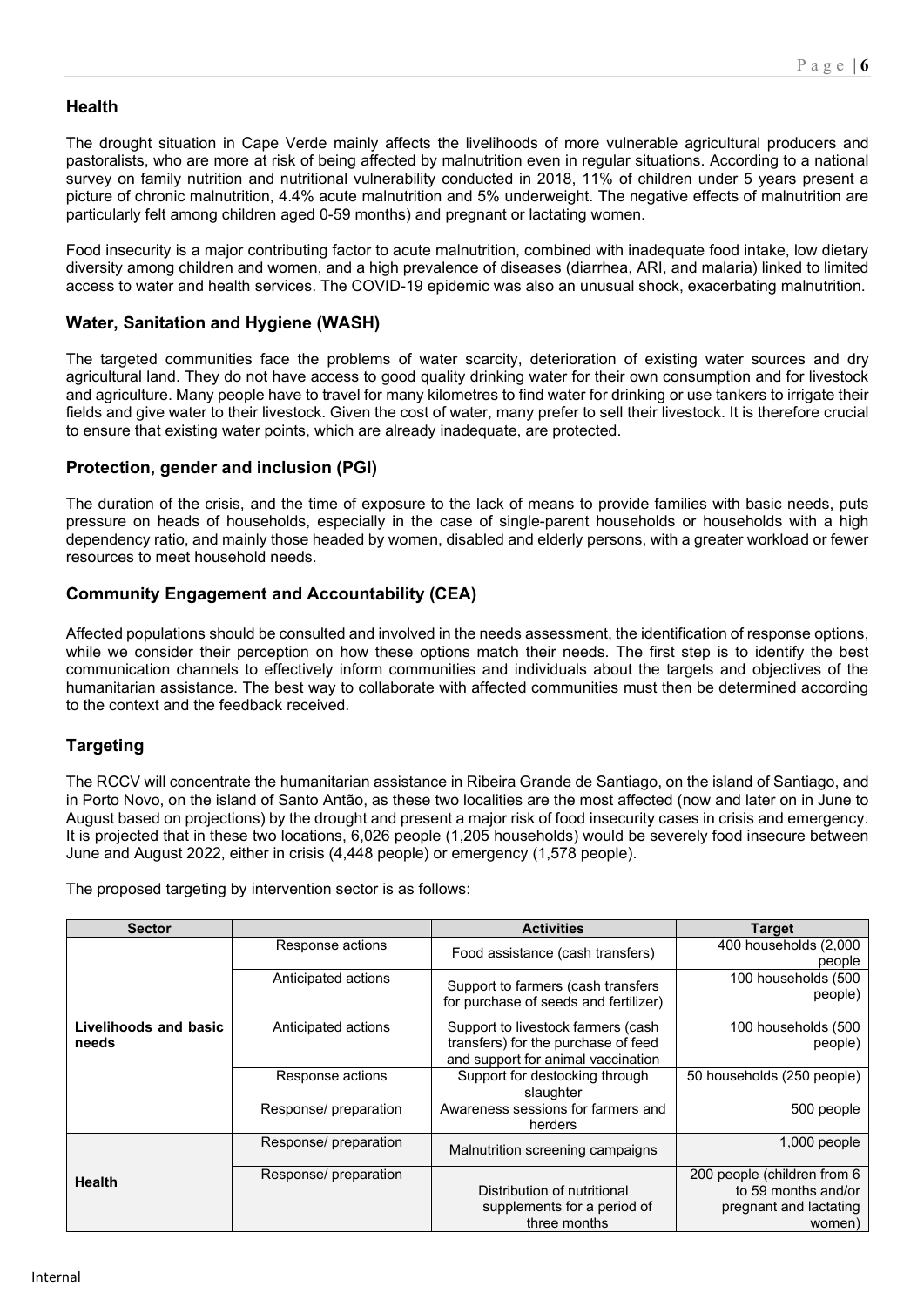|                                                                   | Response/ preparation               | Awareness sessions and cooking<br>demonstrations                                              | 500 people                       |
|-------------------------------------------------------------------|-------------------------------------|-----------------------------------------------------------------------------------------------|----------------------------------|
|                                                                   | Anticipated actions                 | Repair and maintenance of tanks,<br>wells and/or boreholes in identified<br><b>localities</b> | 6,026 people                     |
| Water, sanitation and<br>hygiene (WASH)                           | Anticipated and response<br>actions | Distribution of buckets and jerry<br>cans                                                     | 500 households (2,500<br>people) |
|                                                                   | Anticipated and response<br>actions | Hygiene promotion and awareness<br>activities                                                 | 500 households (2,500<br>people) |
| Protection, gender<br>and inclusion (PGI)                         | Response/ preparation               | Cross-cutting actions for the entire<br>target population                                     | $6,026$ people                   |
| Community<br><b>Engagement and</b><br><b>Accountability (CEA)</b> | Response/ preparation               | Implementation of the community<br>feedback mechanism                                         | $6,026$ people                   |

Further evaluation during the implementation of this DREF will allow to adjust the number of people targeted, if necessary by municipality, and provide disaggregated data. This data will be available in future updates or reports within one month of launch.

### **Scenario Planning**

| <b>Scenario</b>                                                                                                                                                                                                                        | <b>Humanitarian Consequences</b>                                                                                                                                                                                                                                                                                                                                                                                                                                                                                                                                   | <b>Potential Response</b>                                                                                                                                                                                                                                                                                                                                                             |
|----------------------------------------------------------------------------------------------------------------------------------------------------------------------------------------------------------------------------------------|--------------------------------------------------------------------------------------------------------------------------------------------------------------------------------------------------------------------------------------------------------------------------------------------------------------------------------------------------------------------------------------------------------------------------------------------------------------------------------------------------------------------------------------------------------------------|---------------------------------------------------------------------------------------------------------------------------------------------------------------------------------------------------------------------------------------------------------------------------------------------------------------------------------------------------------------------------------------|
| <b>Scenario 1</b><br><b>The situation</b><br><i>improves</i> as<br>resources are<br>mobilized for<br>preparedness<br>actions in response<br>to anticipated risks                                                                       | The increased food security risk situation is<br>mitigated, and people, livestock and other entities<br>have access to sufficient food and water to meet<br>their needs.<br>Food supplies are continuing normally. There are<br>no product shortages. According to the Agence de<br>Régulation des Produits Pharmaceutiques et<br>Alimentaires (ARFA), grain availability is estimated<br>at approximately 5,419.50 tons                                                                                                                                           | The government has declared a<br>state of emergency throughout the<br>country.<br>The RCCV responds to the most<br>urgent needs through the<br>implementation of anticipatory<br>actions in the face of the impending<br>crisis, through a DREF operation.<br>The RCCV continues to monitor the<br>situation, coordinating with partners<br>in food safety groups and<br>authorities. |
|                                                                                                                                                                                                                                        |                                                                                                                                                                                                                                                                                                                                                                                                                                                                                                                                                                    | RCCV develops a medium-to-long-<br>term food security and livelihoods<br>action plan to address recurring<br>drought conditions.                                                                                                                                                                                                                                                      |
| <b>Scenario 2</b><br>The effects of the<br>drought are<br>somewhat greater<br>than predicted in the<br><b>Harmonized</b><br><b>Framework and the</b><br>situation deteriorates<br>despite the<br>anticipatory actions<br>put in place. | Deterioration of the food intake and nutritional<br>status of the population, particularly for children<br>under five, with very likely negative consequences<br>on their health.<br>Significant loss of households livelihoods.<br>Deterioration of livelihood protection and recovery<br>which will not allow households to recover for the<br>next agricultural season.<br>WASH situation deteriorates due to insufficient or<br>lack of water.<br>Increase in market prices of foodstuffs.<br>Women, in particular, are caught in an endless cycle<br>of debt. | The government is intensifying its<br>actions nationwide.<br>The RCCV updates and revises the<br>DREF operation to respond to the<br>increased needs of the population.<br>IFRC provides increased support to<br>RCCV through the Dakar<br>delegation, including the<br>deployment of a Food Security and<br>Livelihoods delegate.                                                    |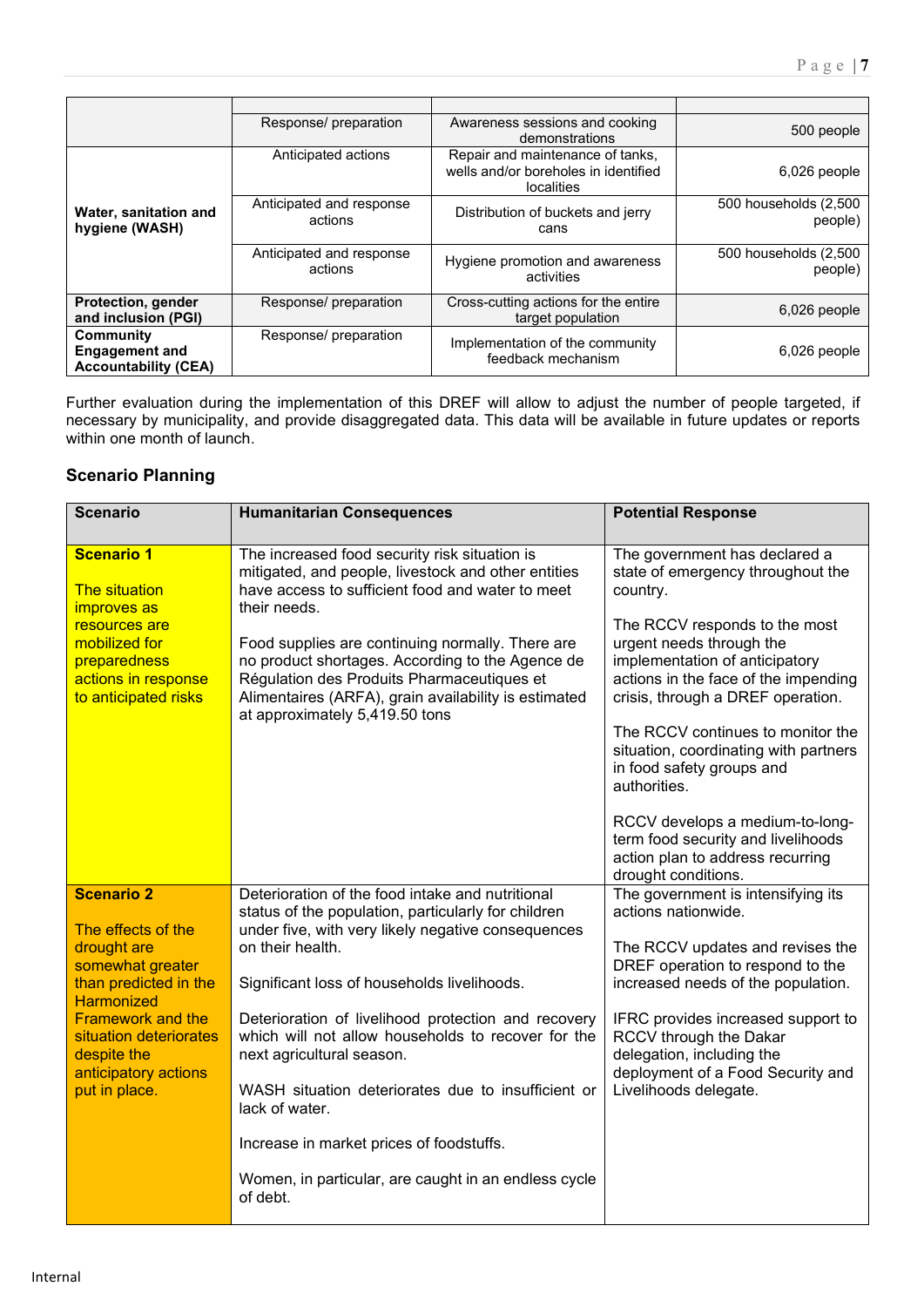|                                                                                                                                     | The resilience of vulnerable households at national<br>level is deteriorating.                                  |                                                                                                               |
|-------------------------------------------------------------------------------------------------------------------------------------|-----------------------------------------------------------------------------------------------------------------|---------------------------------------------------------------------------------------------------------------|
| <b>Scenario 3</b><br>The negative<br>effects of the                                                                                 | There are several deaths in the country due to<br>extreme famine.<br>Drastic increase in cases of malnutrition. | The government renews its request<br>for assistance from UN agencies<br>and international regional NGOs.      |
| drought far exceed<br>the predictions of<br>the Harmonized<br><b>Framework and the</b><br>situation reaches a<br>catastrophic level | Displacement of population.                                                                                     | Request for the launch of an<br>Emergency Appeal by the RCCV<br>and activation of the IFRC's global<br>tools. |

The following factors will be assessed on an ongoing basis so that response options can be adapted as the situation changes:

- Rainfall level;
- Level of increase in the market price of foodstuffs;
- Level of indebtedness of the population;
- Number of livestock deaths;<br>• Number of cases of malnutri
- Number of cases of malnutrition recorded;<br>• Number of displaced persons to less vulne
- Number of displaced persons to less vulnerable communities;
- Number of deaths due to famine.

#### **Assessment of the risks associated with the operation**

| <b>Risk</b>                                                                                                                                                                                                                                                                                                                                                                                                | <b>Control</b>                                                                                                                                                                                                                                                                                                                                                                                     |
|------------------------------------------------------------------------------------------------------------------------------------------------------------------------------------------------------------------------------------------------------------------------------------------------------------------------------------------------------------------------------------------------------------|----------------------------------------------------------------------------------------------------------------------------------------------------------------------------------------------------------------------------------------------------------------------------------------------------------------------------------------------------------------------------------------------------|
| The lack of qualified human resources in the affected<br>areas to meet the increased needs.                                                                                                                                                                                                                                                                                                                | RCCV will mobilize more volunteers in the affected<br>branches and organize additional training sessions to<br>support this operation.                                                                                                                                                                                                                                                             |
| Drought conditions will continue throughout the year<br>and the situation may worsen in the<br>targeted<br>communities even during the rainy season.                                                                                                                                                                                                                                                       | RCCV through its branches and partners continues to<br>monitor the situation and provide assistance to the most<br>vulnerable as best it can. RCCV is also developing a<br>medium-to-long-term food security and livelihoods<br>action plan to better address the recurrence of drought<br>conditions.                                                                                             |
| Delays in the availability of funds for the distribution of<br>cash transfers and other assistance items to<br>beneficiaries have a negative impact on the timely<br>delivery of humanitarian aid.                                                                                                                                                                                                         | The RCCV commits its own emergency funds to start<br>the operation immediately after the DREF is launched.<br>In the event of a significant delay in the timeliness of<br>funds, an extension of time may be requested.                                                                                                                                                                            |
| The lack of a framework agreement between a financial<br>service provider and the NS slows the implementation<br>of the cash transfer programme and causes delays in<br>the distribution of humanitarian assistance to<br>beneficiaries.                                                                                                                                                                   | Support from the British Red Cross Cash School is<br>being provided through the deployment of a Cash and<br>Voucher Assistance Specialist to Cape Verde for a<br>period of six weeks beginning April 21, 2022. This<br>support facilitates and accelerates the identification of a<br>financial service provider that meets the needs of the<br>operation and the IFRC's implementation standards. |
| Despite the significant decrease in COVID cases in<br>Cape Verde, the risk of contracting the disease still<br>exists and the lack of personal protective equipment<br>(PPE) for staff and volunteers increases the risk of<br>being infected during the community-based activities of<br>the response, resulting in a reduction in RCCV's<br>operational capacity at the branch and sub-branch<br>levels. | The RCCV will provide trainings for its staff and<br>volunteers. These trainings will take place in small<br>groups, respecting social distancing measures.<br>Distribution exercises will ensure that physical<br>distancing standards are met.                                                                                                                                                   |
| Market volatility, prices and the impact of the COVID-19<br>context and the crisis in Ukraine on basic commodities<br>and on WASH materials and agricultural inputs.                                                                                                                                                                                                                                       | A market assessment in the first two weeks of the<br>operation is planned, and ongoing market and price<br>monitoring to ensure that activities remain relevant, and<br>allocations are sufficient to meet needs.                                                                                                                                                                                  |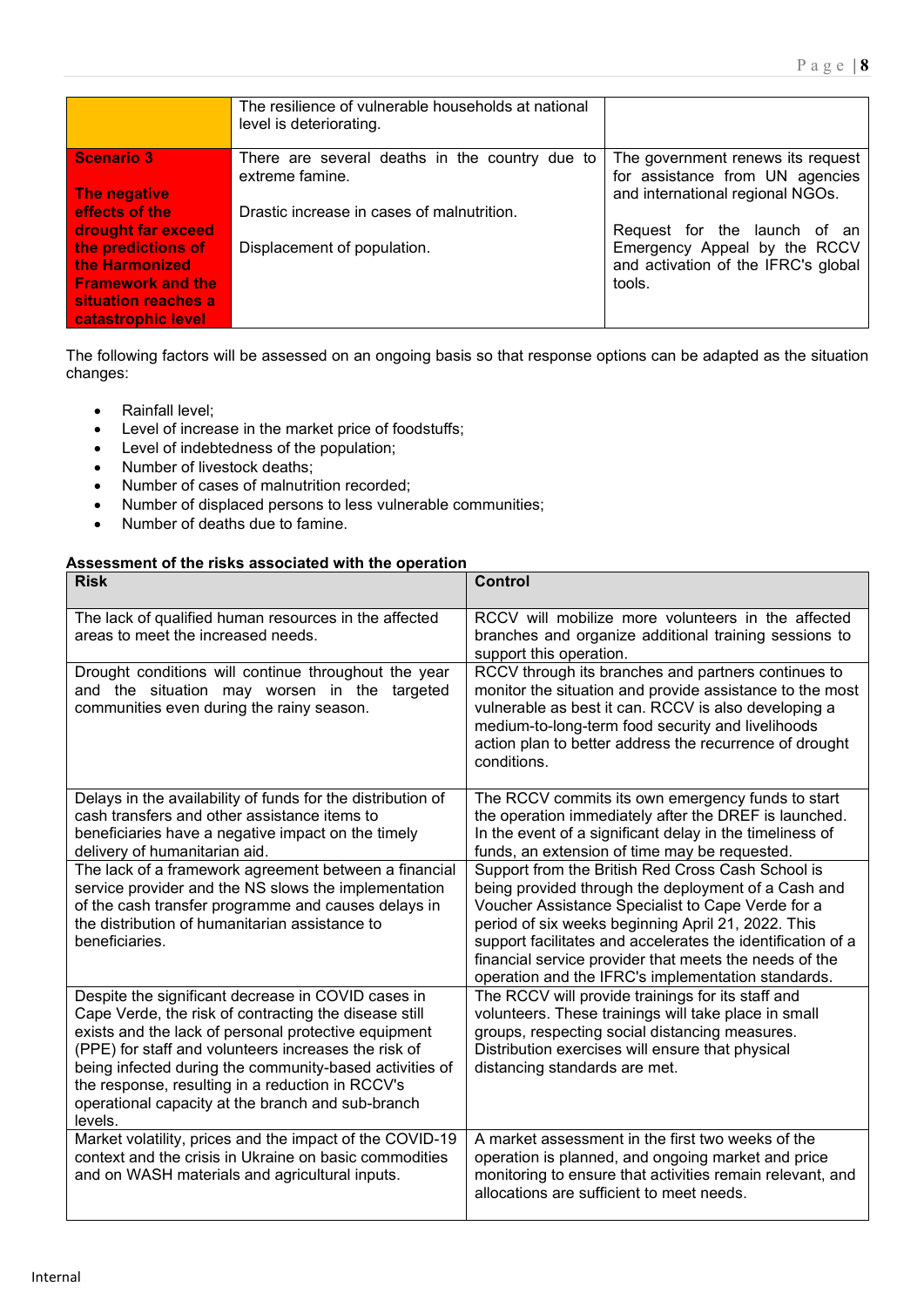#### **B. Strategy of the operation**

#### **Overall objective**

The overall objective of this appeal is to respond to the immediate needs of the population affected by the current drought and reduce their vulnerability to severe food insecurity and malnutrition in the coming months. This will be done in the localities of Ribeira Grande de Santiago, on the island of Santiago, and Porto Novo, on the island of Santo Antão, by providing immediate food assistance, implementing livelihood preparedness and protection activities, deploying actions to prevent malnutrition, ensuring better access to water, and raising awareness on hygiene and sanitation issues.

Planned activities will also allow strengthening RCCV's disaster preparedness and response capacity in the areas of food security and cash transfers, and strengthen its national volunteers' network.

This DREF operation aims at implementing and anticipating response activities to an impending crisis. The approach deployed is as follows:

- 1) Respond to the urgent needs of the most vulnerable populations and those most at risk of food insecurity during the 2022 lean season (June to August 2022). This will be done through the implementation of anticipatory actions in water, sanitation and hygiene (WASH), protection and strengthening of livelihoods in the medium term (livestock, crops).
- 2) Immediate livelihoods assistance response actions in terms of food and basic needs, and health.

#### **Operational Strategy**

Through this operation, RCCV aims to prevent and mitigate the consequences of the drought and the poor agricultural years impacting the food and nutrition security situation and the protection of the livelihoods of the most vulnerable affected populations.

A needs assessment in the two target localities, including a market assessment, will precede the implementation of sectoral activities.

#### **Livelihoods and basic needs**

- 1. Food assistance for 400 households (2,000 people), for three months, through the implementation of an unconditional cash transfer programme
	- a. The Financial Service Provider will be identified and contracting will be completed with the support of the Cash School specialist. The RCCV has on other occasions (e.g., COVID-19 response activities) agreed to ad hoc contracts with a financial services provider.
	- b. The Cash School specialist will also contribute to building the capacity of the National Society through sustained support over six weeks, including the organization of training/retraining sessions for staff and volunteers.
	- c. Amount to be distributed: 12,350 CVE/month per household, for 3 months (i.e., 37,050 CVE/household), calculated on the basis of the costs of the basic food basket (rice, maize, legumes, sugar, and oil) which guarantees the minimum ration of 2,100 kcal/person/day.

| <b>Item</b>                         | Quantity | <b>Unit</b> | Kcal/p/d | <b>Price/unit (CVE)</b> | <b>Total price (CVE)</b> |
|-------------------------------------|----------|-------------|----------|-------------------------|--------------------------|
| Grains (rice, corn, flour,<br>etc.) | 50       | kg          | 1,210    | 140                     | 7,000,00                 |
| Legume                              | 25       | kg          | 555      | 150                     | 3,750,00                 |
| Oil                                 | 5        | litre       | 295      | 170                     | 850,00                   |
| Sugar                               | 5        | kg          | 129      | 150                     | 750,00                   |
|                                     |          |             | 2,189    |                         | 12,350,00                |

*Monthly food basket in Cape Verde for a household of 5 people*

- 2. Support to farmers and livestock breeders through the implementation of a cash transfer programme:
	- a. For farmers (100 households, 500 people): purchase of seeds and fertilizers.
	- b. For herders (100 households, 500 people): purchase of feed and support for access to veterinary care.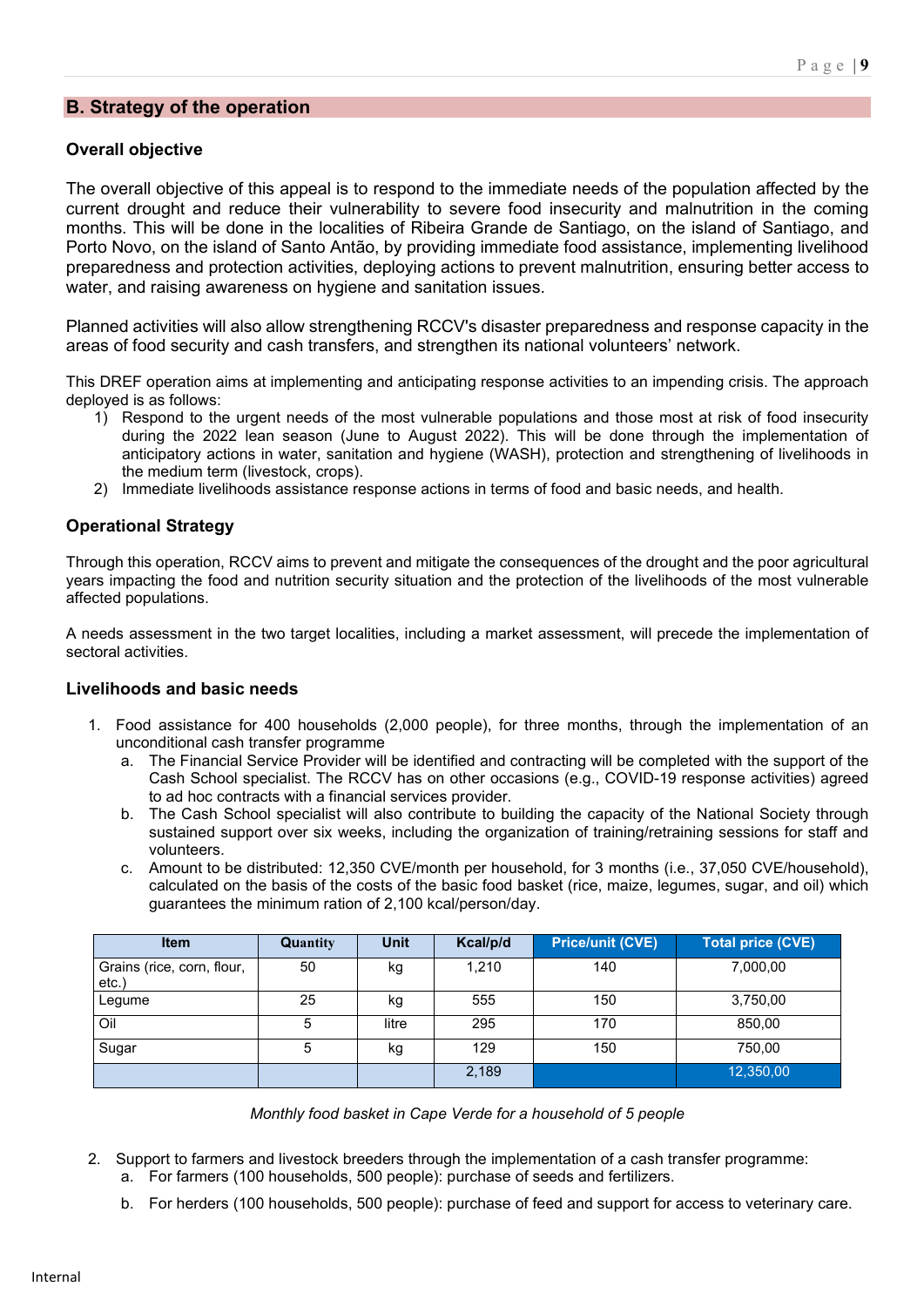- c. Amount to be distributed: a single transfer of 8,000 CVE/household.
- 3. Additional support to livestock farmers (50 households, 250 individuals) through support for slaughter destocking.
- 4. Organization of sensitization sessions for farmers and herders, including in collaboration with the technical services of the Ministry of Agriculture.

Due to the availability of ATMs in the target areas and the presence of financial services, Cash Transfer Programming will be organized. The implementation of the cash transfer programme will be based on lessons learned by the NS from previous operations. The British Red Cross Cash School will be supported by the deployment of a Cash and Voucher Assistance specialist to Cape Verde for a period of six weeks. This support will facilitate and accelerate the identification of a Financial Service Provider that meets the needs of the operation and the IFRC's implementation standards.

#### **Health**

- 1. Organization of screening campaigns for malnutrition in the two targeted localities, reaching a total of 1,000 people and allowing for the rapid referral of the most at-risk cases.
- 2. Distribution of nutritional supplements for 200 people at risk (children aged 6 to 59 months and/or pregnant and lactating women), for a period of three months.
- 3. Organization of nutrition awareness sessions and cooking demonstrations in the two target localities, reaching a total of 500 people.

#### **Water, Sanitation and Hygiene (WASH)**

- 1. Initial assessment of the water, sanitation and hygiene situation in the two target localities.
- 2. To ensure a steady supply of water to drought-affected families for both farm irrigation needs and livestock activities, damaged reservoirs, wells and/or boreholes will be identified and rehabilitated.
	- a. A total of 12 reservoirs and 12 wells and/or boreholes will be identified and rehabilitated.
- 3. Based on current information, communities are familiar with the use of water from boreholes. Restoration and maintenance of damaged reservoirs, wells and/or boreholes are integrated to improve access to safer water. Distribution of buckets (14L) and jerry cans (10L) for water collection and storage to 500 households (2,500 people).
	- a. Each household will receive 1 bucket and 2 jerry cans.
- 4. Water purification needs will be determined during the detailed assessment. For now, pending specific needs that may be identified during the assessment, this involves providing water storage equipment for domestic use, crops, and livestock. Hygiene promotion and awareness activities will be carried out in the two target localities, reaching 500 households (2,500 people).

#### **Protection, Gender and Inclusion (PGI)**

- 1. The initial needs assessment will help to collect and analyse data disaggregated by sex, age and disability status.
	- a. The assessment will pay particular attention to the different and distinct needs of women, girls, and boys and to needs by locality. It will identify priority cross-cutting actions in risk reduction and AIP.
- 2. All sectors of intervention will seek to meet minimum AIP standards in emergency situations.
- 3. Organize capacity building sessions on minimum standards for AIP in emergencies, with the support of the RCCV AIP Focal Point.
- 4. Develop Standard Operating Procedures (SOPs) for protection and sexual and gender-based violence, including a mapping of actors, services and referral pathways.

#### **Community Engagement and Accountability (CEA)**

- 1. Community members will be consulted during the initial needs assessment, during the implementation of support activities, and during post-distribution follow-ups.
- 2. Participatory approaches will be used to define and communicate selection criteria and validation, for example by working with community committees.
- 3. Communities will be consulted and informed about the selection criteria and how they can contact the RCCV.
	- a. A community feedback system will be established, including a hotline and follow-up during response activities, to ensure that the views of targeted community members are incorporated.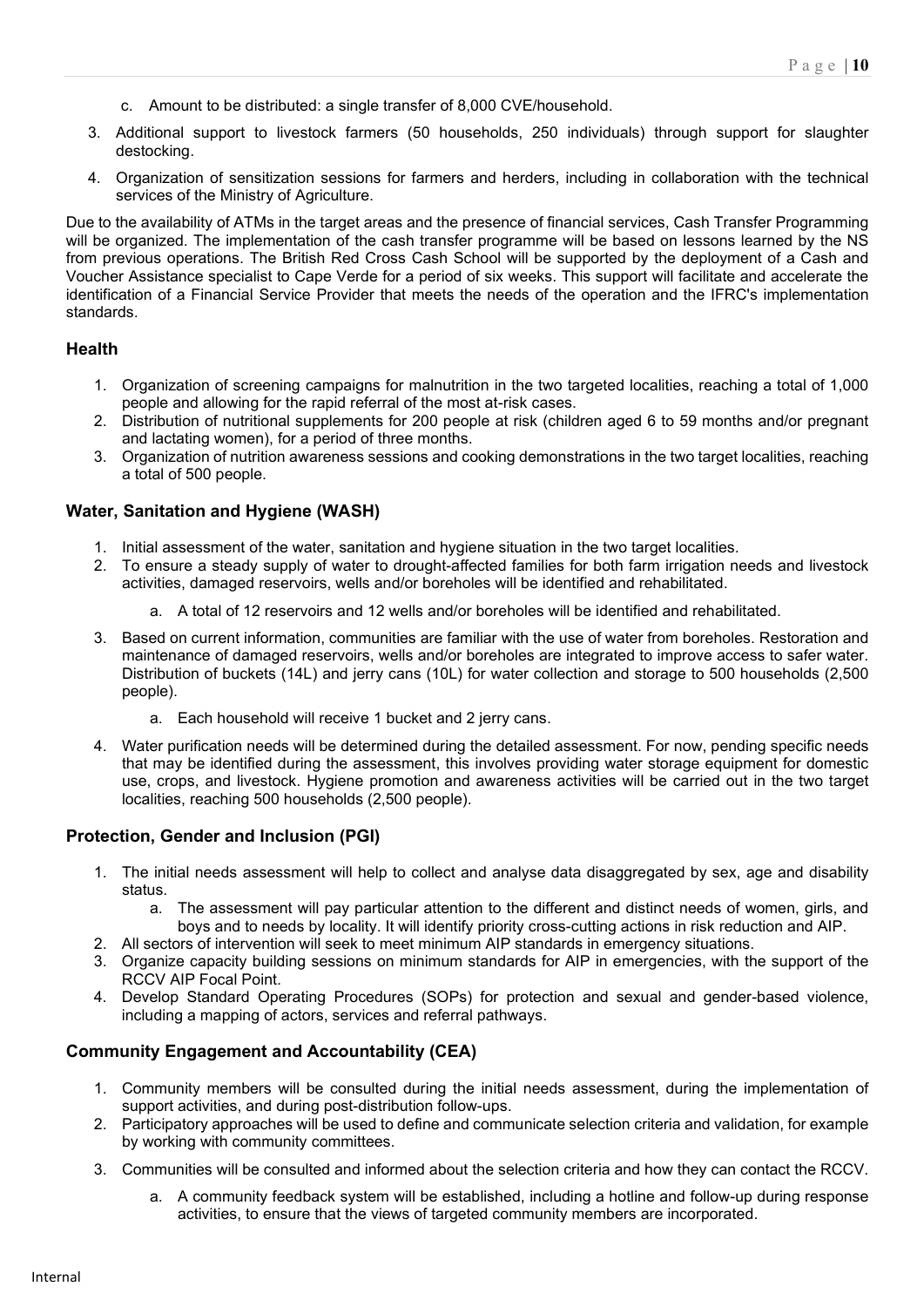## **Operational Support Services**

### **Human Resources**

The RCCV will involve approximately 250 volunteers and professionals in this operation through its central (General Secretariat) and local (Local Councils) structures for approximately 4 months.

For sensitization activities, in particular the door-to-door visits to families, it will be necessary, once again, to call upon more volunteers properly trained in sensitization, animation and beneficiary satisfaction survey techniques.

This estimate includes not only the beneficiaries in various communities, but also staff from other civil society organizations who, together, will contribute to the implementation of planned activities.

As part of this operation, a National Operations Coordinator with knowledge of food security and IFRC procedures will be identified. He will report directly to the Director of the Disaster Management Department.

Similarly, the RCCV will make available a finance person who will be completely dedicated to this operation. Two counterparts (an Operations Manager with experience in cash and voucher assistance for 3 months and an Administration and Finance profile for 2 months) will also be mobilized by the IFRC through the Rapid Response system to work with the RCCV on a peer-to-peer support basis.

The Food Security and Livelihoods delegate from the IFRC delegation in Dakar will also be made available to provide support to the RCCV, remotely and/or through an *ad hoc* technical support mission.

### **Logistics and Supply Chain**

Logistics activities will focus on the effective management of the supply chain, including procurement, customs clearance, fleet, storage and transportation to distribution sites, in accordance with the requirements of the operation and IFRC logistics standards, processes and procedures.

The local supply chain for communities has been disrupted by the COVID-19 pandemic and local prices are also fluctuating due to the crisis in Ukraine. The market and supply chain situation will be monitored by the NS as part of this operation and the impact of international changes on the market, prices and access to goods and services needed for food security in the country will be updated in the national contingency plan.

With regard to material purchases under this operation, the NS will monitor prices and address any fluctuations that require a review or change in purchasing strategy. For the 3 months of operations, the RCCV will need field support to carry out the response.

### **Communication**

RCCV will share regular information and updates on the operation with key stakeholders. The operations manager will be responsible for communication with external stakeholders. At operational level, the RCCV and IFRC will undertake communication activities to increase the visibility of the NS and demonstrate the impact of the Movement's contribution, including communications with media. The IFRC will support the documentation and publication of the stories on the IFRC website and the Go platform.

### **Information Technology (IT)**

Telephone calls and online communications are already underway between the technical departments at RCCV headquarters and the IFRC, with government stakeholders and other partners. These exchanges will continue throughout the operation to ensure the follow-up of the activities and to monitor the evolution of the situation.

### **Security**

Cape Verde is a country with stable security and no particular risk. However, in recent years there has been an increase in petty assaults and snatchings, particularly in Praia and Tarrafal de Santiago, also, to a lesser extent, in places with high tourist traffic (Mindelo in São Vicente, Santa Maria in Sal and Sal Rei in Boa Vista).

Restrictions related to the application of sanitary measures in Cape Verde: since March 6, 2022, the state of sanitary emergency has been lifted and the Cape Verdean territory has been placed on alert. In this context, the following measures apply to everyone: the wearing of a mask (that remains recommended outdoor) is mandatory in all closed spaces, except for discotheques; to access events with more than 20 people, a certificate of recovery or complete vaccination against Covid-19 (with a mandatory booster dose if the last dose of this complete vaccination scheme is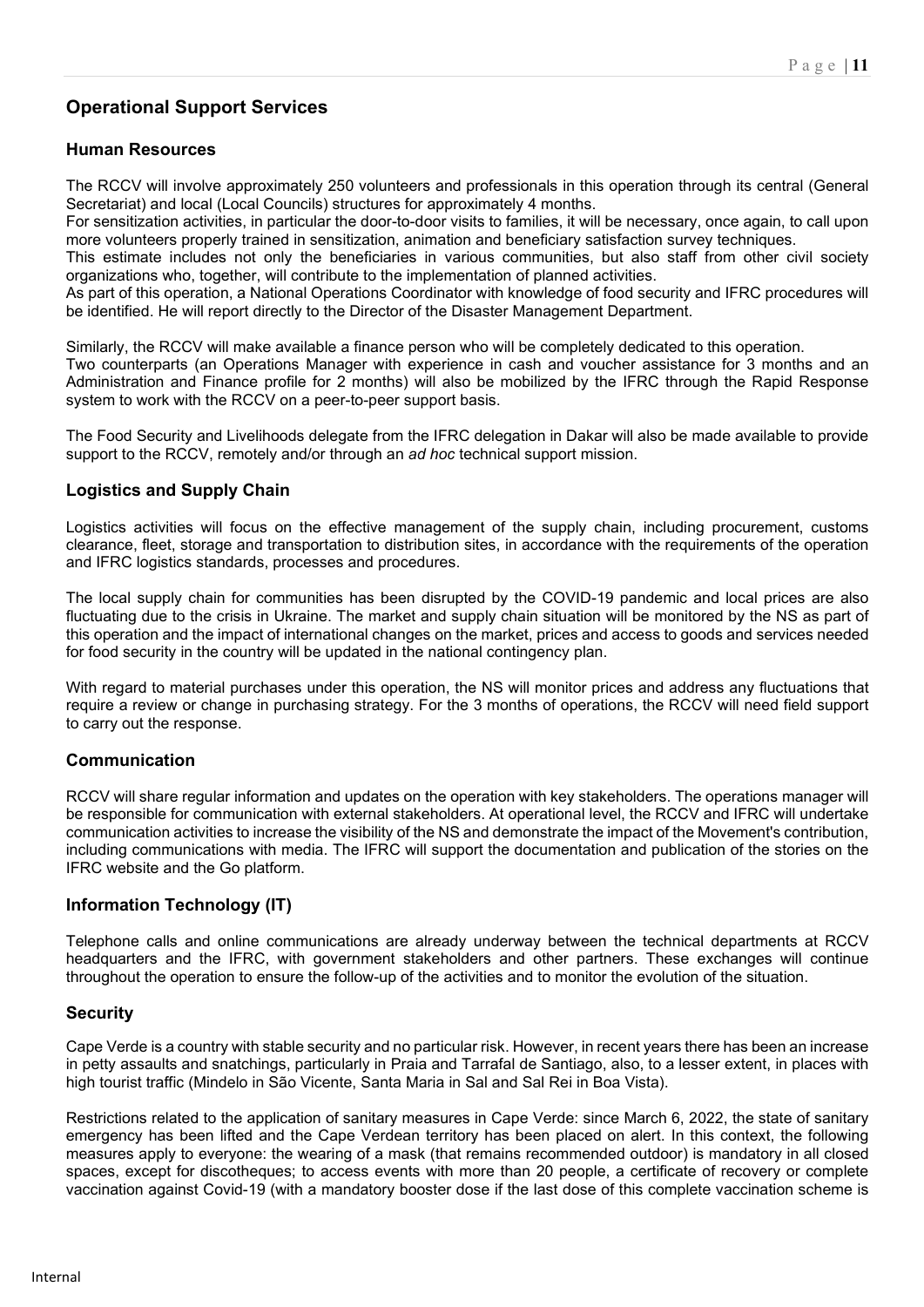more than 270 days) or proof of screening (PCR test of less than 72 hours or antigenic test of less than 48 hours) with a negative test result must be presented.

All Red Cross Red Crescent personnel actively involved in operations must have completed the IFRC online Stay Safe courses (personal safety, safety management or volunteer safety). The safety of the responders will be ensured through appropriate equipment and briefings on the risks associated with the operation and the COVID-19 environment.

### **Planning, Monitoring, Evaluation and reporting (PMER)**

Ongoing monitoring will be carried out at country level and with IFRC. The RCCV will strive to ensure collaboration with other Movement partners who will monitor the progress of the operation and provide the necessary technical expertise.

The RCCV will ensure the monitoring and reporting of the operation. Brief weekly updates will be provided to the IFRC and other partners as relevant on the overall progress of the operation. Periodic reports defined in the funding agreements will provide details on the monitoring of indicators.

Post-distribution monitoring will be conducted one week after the end of distributions.

A DREF review will be conducted to assess the impact of this operation and a lessons learned workshop will also be held as part of learning process.

#### **Administration and Finance**

The National Society has a permanent administration and finance department. A finance person will be fully dedicated to this operation.

Consistent with the lessons learned from the RCCV's response to COVID-19, an Administration and Finance profile will be mobilized through the Rapid Response system to strengthen the National Society's capacity and ensure compliance with financial administrative procedures in accordance with the terms and conditions to be addressed in the agreement between the NS and the IFRC.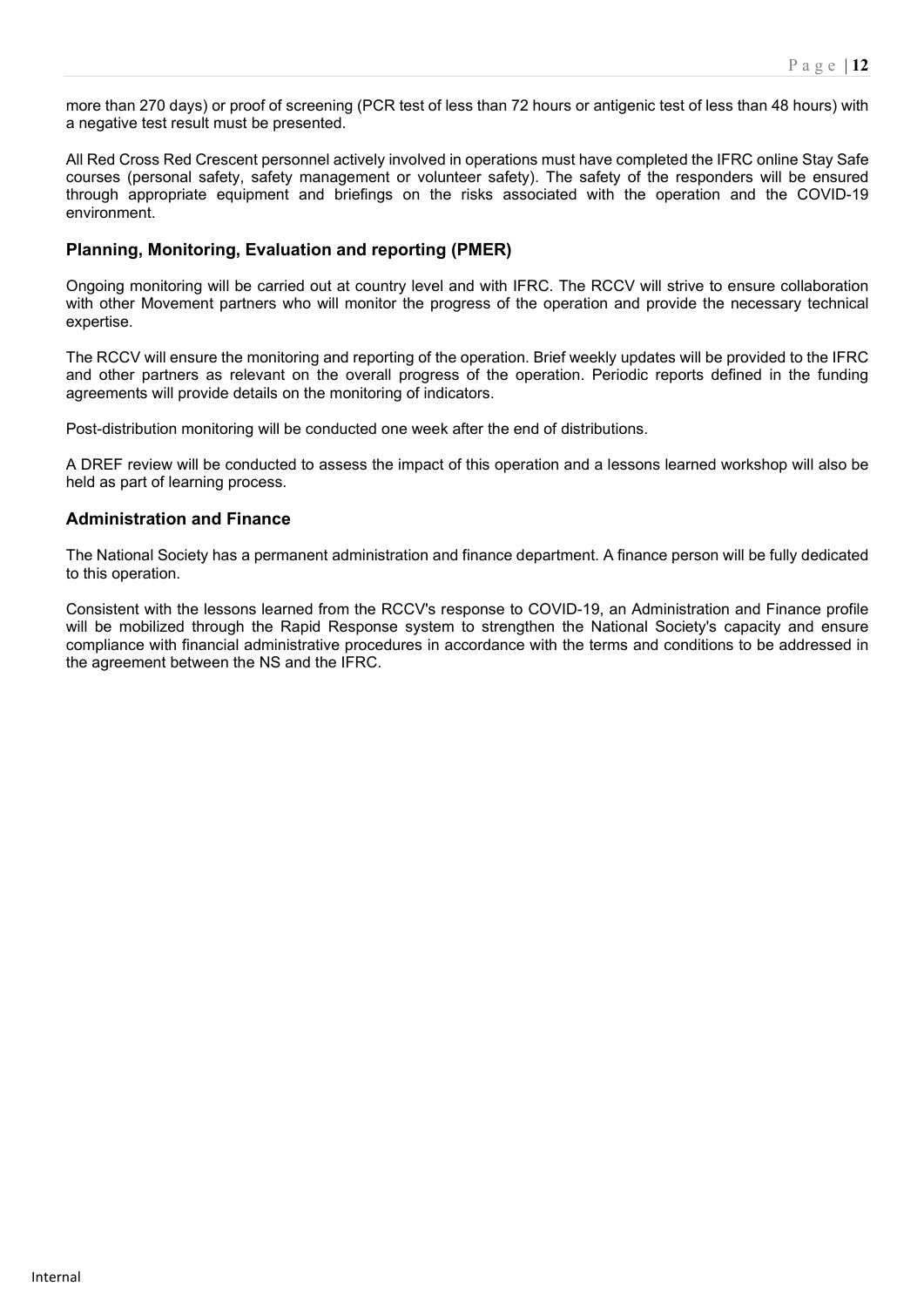### C. **Detailed Plan of the operation**



**Livelihoods and basic needs Targeted people: 3,000** Men: 1,500 Women: 1,500 **Needs: CHF 189,456**

**Needs analysis:** Drought tends to intensify over the last 4 years, and communities are adopting negative coping strategies such as selling livestock or consuming seeds. Malnutrition and health problems will worsen if families do not receive food aid. The population in the target areas relies mainly on natural resources to meet their daily needs (livestock and small-scale agriculture), but serious environmental problems such as desertification, climate change, aquifer depletion, ecosystem degradation, biodiversity loss and pollution are having a negative impact on the resilience of rural livelihoods.

Following the recommendations made in the March 2022 Harmonised Framework analysis to mitigate projected food insecurity and depletion of productive assets in the short term, it will be essential to meet the needs of people in crisis situations, in the areas of access to food and livelihoods strengthening, especially for the most vulnerable populations.

#### **Population to be assisted:**

- Food assistance (cash transfers) for three months: 400 households (2,000 people)
- Support to farmers (cash transfers) for the purchase of seeds and fertiliser: 100 households (500 people)
- Support to livestock farmers (cash transfers) for the purchase of feed and support for animal vaccination: 100 households (500 people)
- Support for destocking through slaughter: 50 households (250 people)
- Awareness-raising sessions for farmers and herders: 500 people

**Implementation standards:** The standards to be followed will be the current standards of the Ministry of Agriculture and FAO in Cape Verde.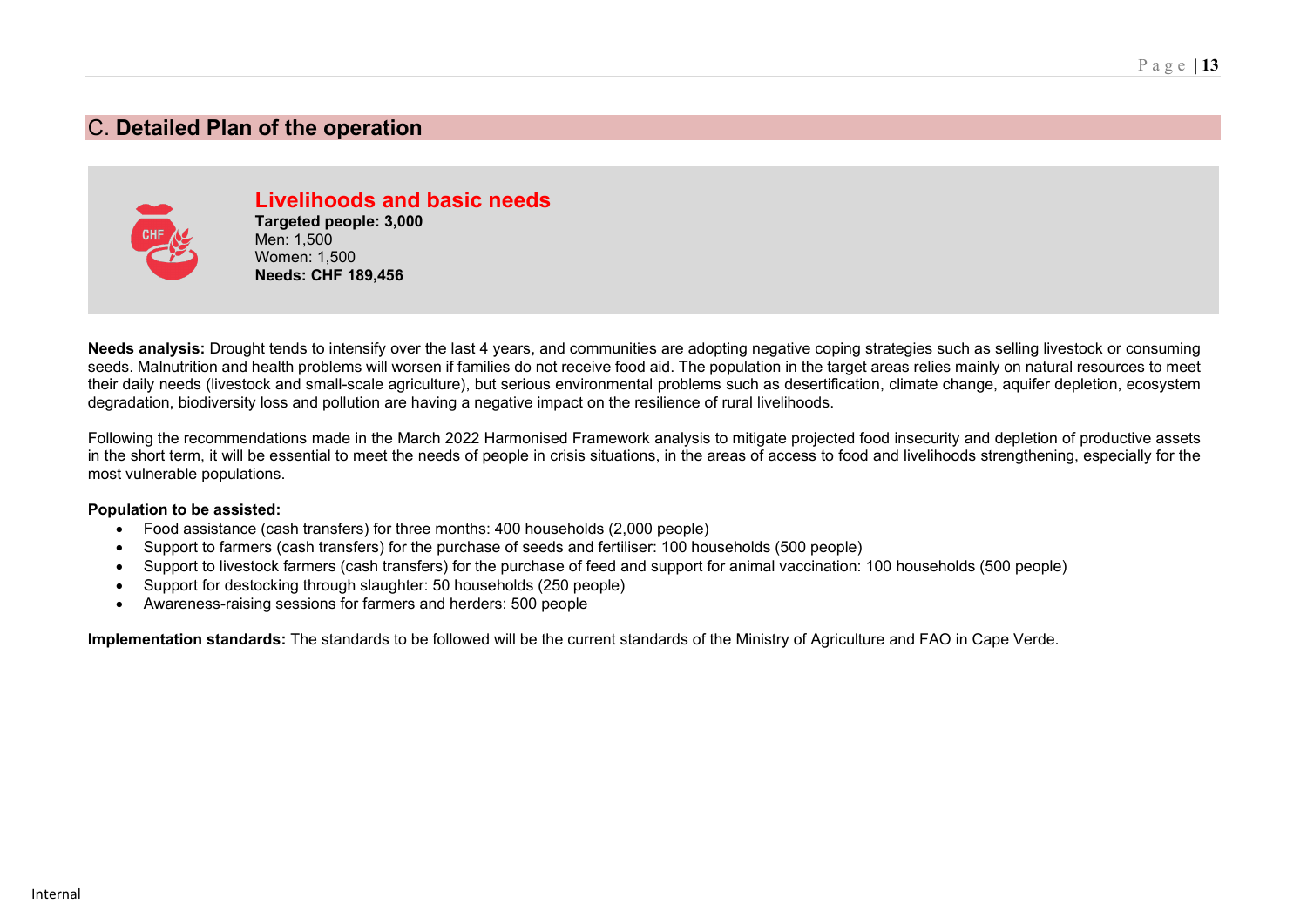|                                         | Livelihoods and basic needs 1 Outcome: communities, particularly in disaster or<br>crisis-affected areas, restore and strengthen their livelihoods                                                                                                                                                                                                                                                                                         |                                                                                                                                                                                                                                                                                                                                                                                                                                 |                |   |   |    |    |    |    |    |    |    |  |  |  |  |  |
|-----------------------------------------|--------------------------------------------------------------------------------------------------------------------------------------------------------------------------------------------------------------------------------------------------------------------------------------------------------------------------------------------------------------------------------------------------------------------------------------------|---------------------------------------------------------------------------------------------------------------------------------------------------------------------------------------------------------------------------------------------------------------------------------------------------------------------------------------------------------------------------------------------------------------------------------|----------------|---|---|----|----|----|----|----|----|----|--|--|--|--|--|
| <b>P&amp;B</b><br><b>Output</b><br>Code | Livelihoods and basic needs 1.2 Output : The most affected communities receive<br>basic needs assistance to ensure livelihood security, including food                                                                                                                                                                                                                                                                                     | # assessments completed (target: 2)<br># of market surveys completed (target: 2)<br># of farmer households supported by cash transfer (target:<br>100)<br># of herder households supported with cash transfers<br>(target: 100)<br># of households supported with destocking by slaughter<br>(target: 50)<br># awareness-raising sessions for herders and farmers<br>(target: 10)<br># post-distribution monitoring (target: 2) |                |   |   |    |    |    |    |    |    |    |  |  |  |  |  |
|                                         | <b>Planned activities</b><br>Week / Month                                                                                                                                                                                                                                                                                                                                                                                                  | $6\phantom{1}$                                                                                                                                                                                                                                                                                                                                                                                                                  | $\overline{7}$ | 8 | 9 | 10 | 11 | 12 | 13 | 14 | 15 | 16 |  |  |  |  |  |
| AP009                                   | Detailed assessment in the target areas to determine the food<br>security and livelihood needs (SAME) of the population                                                                                                                                                                                                                                                                                                                    |                                                                                                                                                                                                                                                                                                                                                                                                                                 |                |   |   |    |    |    |    |    |    |    |  |  |  |  |  |
| AP009                                   | Organise a market survey in the target areas                                                                                                                                                                                                                                                                                                                                                                                               |                                                                                                                                                                                                                                                                                                                                                                                                                                 |                |   |   |    |    |    |    |    |    |    |  |  |  |  |  |
| AP009                                   | Carry out the identification, registration and verification<br>process of farmers and herders to be assisted                                                                                                                                                                                                                                                                                                                               |                                                                                                                                                                                                                                                                                                                                                                                                                                 |                |   |   |    |    |    |    |    |    |    |  |  |  |  |  |
| AP009                                   | Distribution (cash transfers) for farmers and herders                                                                                                                                                                                                                                                                                                                                                                                      |                                                                                                                                                                                                                                                                                                                                                                                                                                 |                |   |   |    |    |    |    |    |    |    |  |  |  |  |  |
| AP009                                   | Destocking by slaughter                                                                                                                                                                                                                                                                                                                                                                                                                    |                                                                                                                                                                                                                                                                                                                                                                                                                                 |                |   |   |    |    |    |    |    |    |    |  |  |  |  |  |
| AP009                                   | Awareness-raising sessions for herders and farmers                                                                                                                                                                                                                                                                                                                                                                                         |                                                                                                                                                                                                                                                                                                                                                                                                                                 |                |   |   |    |    |    |    |    |    |    |  |  |  |  |  |
| <b>P&amp;B</b><br><b>Output</b><br>Code | # volunteers trained in CVA (target: 40)<br># volunteers trained in targeting and CEA (target: 40)<br># households supported with cash transfers for food<br>Livelihoods and basic needs output 1.5: Households receive unconditional/polyvalent<br>assistance (target: 400)<br>cash transfers to meet their basic needs<br># awareness sessions to strengthen cash transfers (target:<br>4)<br># post-distribution monitoring (target: 2) |                                                                                                                                                                                                                                                                                                                                                                                                                                 |                |   |   |    |    |    |    |    |    |    |  |  |  |  |  |
|                                         | <b>Planned activities</b><br>Week / Month                                                                                                                                                                                                                                                                                                                                                                                                  | $6\phantom{1}$                                                                                                                                                                                                                                                                                                                                                                                                                  |                | 8 | 9 | 10 | 11 | 12 | 13 | 14 | 15 | 16 |  |  |  |  |  |
| AP008                                   | Capacity building sessions on CVA                                                                                                                                                                                                                                                                                                                                                                                                          |                                                                                                                                                                                                                                                                                                                                                                                                                                 |                |   |   |    |    |    |    |    |    |    |  |  |  |  |  |
| AP008                                   | Basic training on targeting and CEA                                                                                                                                                                                                                                                                                                                                                                                                        |                                                                                                                                                                                                                                                                                                                                                                                                                                 |                |   |   |    |    |    |    |    |    |    |  |  |  |  |  |
| AP008                                   | Carry out the identification, registration and verification<br>process of households to be assisted - food assistance                                                                                                                                                                                                                                                                                                                      |                                                                                                                                                                                                                                                                                                                                                                                                                                 |                |   |   |    |    |    |    |    |    |    |  |  |  |  |  |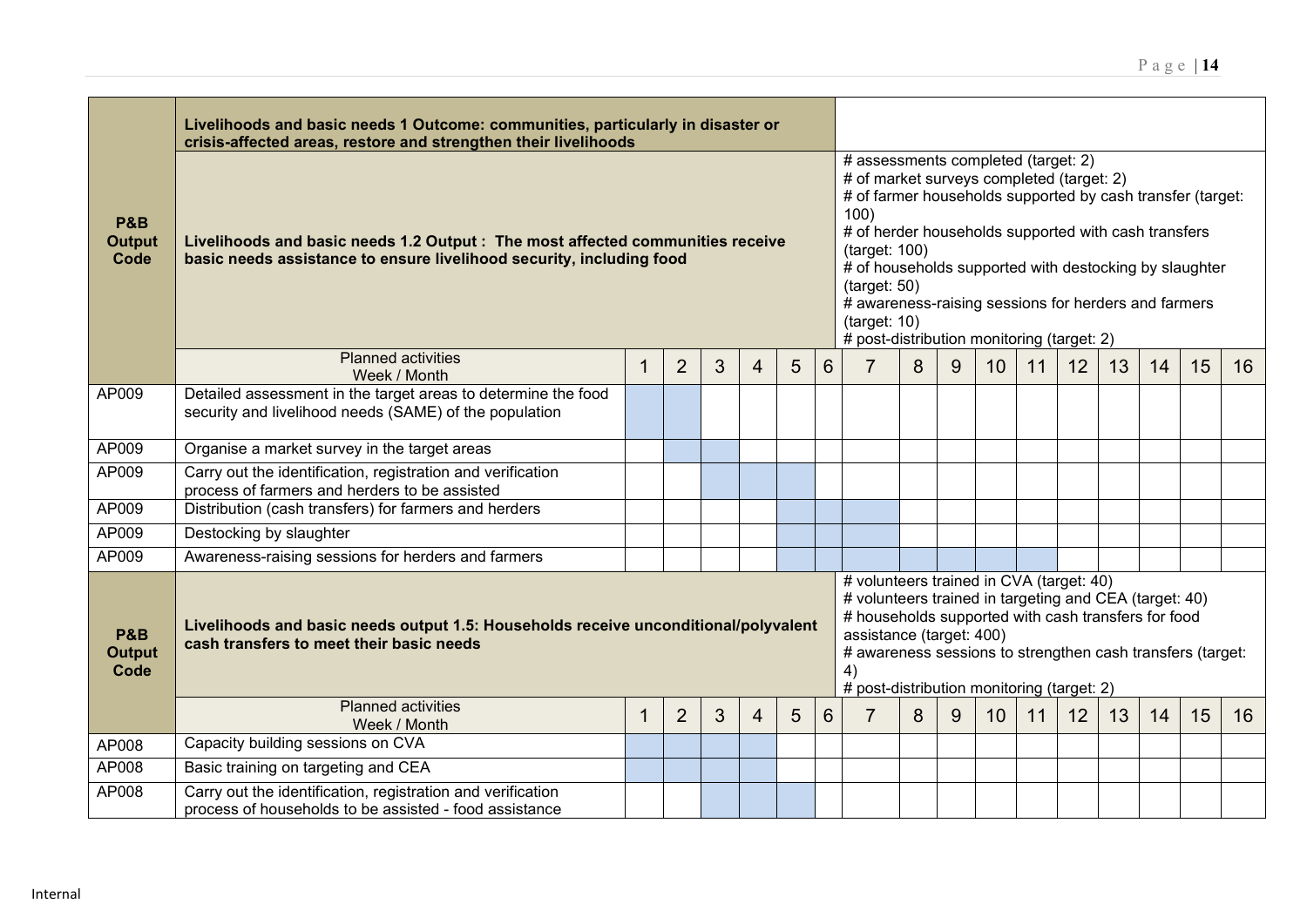| AP008 | Process of identifying a Financial Service Provider and setting<br>up the cash transfer modality |  |  |  |  |  |  |  |  |
|-------|--------------------------------------------------------------------------------------------------|--|--|--|--|--|--|--|--|
| AP008 | Distribution of cash transfers                                                                   |  |  |  |  |  |  |  |  |
| AP008 | Community awareness and information sessions to strengthen<br>the cash transfer                  |  |  |  |  |  |  |  |  |
| AP081 | Post-distribution monitoring                                                                     |  |  |  |  |  |  |  |  |



### **Health**

**Targeted people: 1,000** Men: 350 Women: 650 **Needs: CHF 18,948**

**Needs analysis**: The drought situation in Cape Verde is mainly affecting the livelihoods of the most vulnerable agricultural producers and pastoralists. According to a national survey on family nutrition and nutritional vulnerability conducted in 2018, 11% of children under 5 years of age are chronically malnourished, 4.4% are acutely malnourished and 5% are underweight.

#### **Population to be assisted**:

- Malnutrition screening campaigns: 1,000 people
- Distribution of nutritional supplements for a period of three months: 200 people (children aged 6 to 59 months and/or pregnant and breastfeeding women)
- Awareness sessions and cooking demonstrations: 500 people

**Implementation standards**: Ministry of Health and WHO standards.

|                                         | Health Outcome 5: Less severe cases of disease or malnutrition are treated in the<br>community, with referral pathways for severe cases established |  |  |   |               |                                                                                                                                                                                                                                                                                  |                 |    |    |    |    |
|-----------------------------------------|-----------------------------------------------------------------------------------------------------------------------------------------------------|--|--|---|---------------|----------------------------------------------------------------------------------------------------------------------------------------------------------------------------------------------------------------------------------------------------------------------------------|-----------------|----|----|----|----|
| <b>P&amp;B</b><br><b>Output</b><br>Code | Health Output 5.2: Acute malnutrition cases are managed in the community, with referral<br>established for severe cases.                            |  |  |   | (target: 200) | # volunteers trained (target: 30)<br># of screening campaign sessions (target: 2)<br># households provided with nutritional supplements<br># nutrition awareness sessions and cooking<br>demonstrations (target: 10)<br># people reached by nutrition activities (target: 1,000) |                 |    |    |    |    |
|                                         | <b>Planned activities</b>                                                                                                                           |  |  | 6 |               | 10                                                                                                                                                                                                                                                                               | 12 <sup>2</sup> | 13 | 14 | 15 | 16 |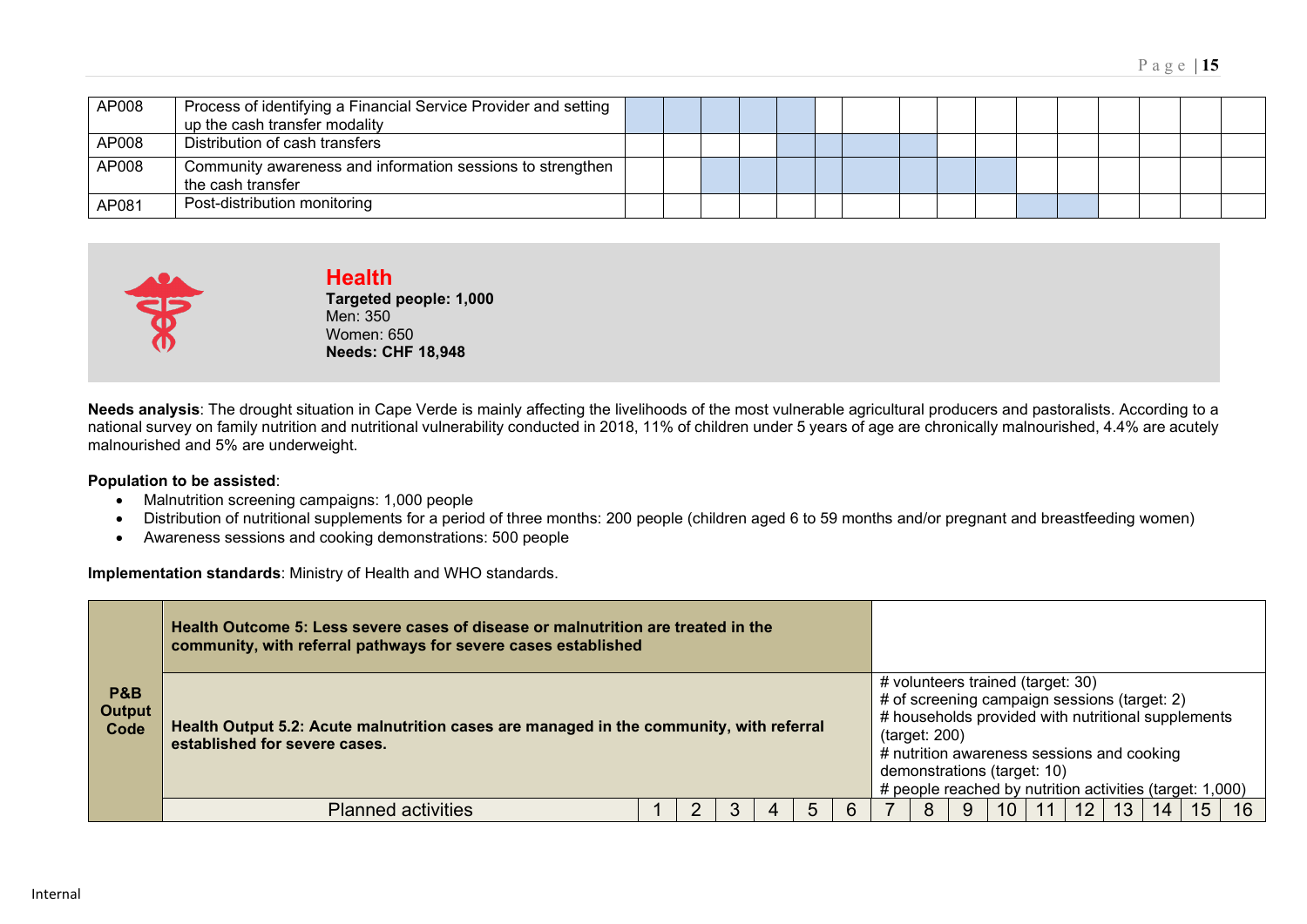|       | Week / Month                                                |  |  |  |  |  |  |  |  |
|-------|-------------------------------------------------------------|--|--|--|--|--|--|--|--|
| AP014 | Training / refresher course on nutrition and screening      |  |  |  |  |  |  |  |  |
| AP014 | Organise screening campaign sessions for malnutrition cases |  |  |  |  |  |  |  |  |
| AP014 | Distribution of nutritional supplements                     |  |  |  |  |  |  |  |  |
| AP014 | Nutrition awareness sessions and cooking demonstrations     |  |  |  |  |  |  |  |  |



## **Water, sanitation and hygiene**

**Targeted people: 6,026** Men: 3,013 Women: 3,013 **Needs: CHF 25,269**

**Needs analysis:** The targeted communities are facing water scarcity, deterioration of existing water sources and dry agricultural land. They do not have access to good quality drinking water for their own consumption and for livestock and agriculture. Many people have to travel several kilometres to find drinking water or use tankers to irrigate their fields and give water to their livestock. Given the cost of water, many prefer to sell the livestock. It is therefore crucial to ensure that existing water points, which are already insufficient, are protected.

The RCCV will implement a package of WASH activities in each target area, ensuring improved and sustainable access to safe water for people and livestock in underserved and at-risk rural communities. Access to water will be improved through the rehabilitation of water points, shallow wells and pumping equipment (including the installation of solar pumping systems).

The RCCV will promote hygiene and sanitation in the target areas by training volunteers and conducting awareness campaigns. Key messages on the prevention and transmission of COVID-19 will be integrated into hygiene promotion.

#### **Population to be assisted:**

- Repair and maintenance of tanks, wells and/or boreholes in identified localities: 6,026 people
- Distribution of buckets and jerry cans: 1,000 households (5,000 people)
- Hygiene promotion and awareness activities: 500 households (2,500 people)

**Implementation standards:** SPHERE Minimum standards.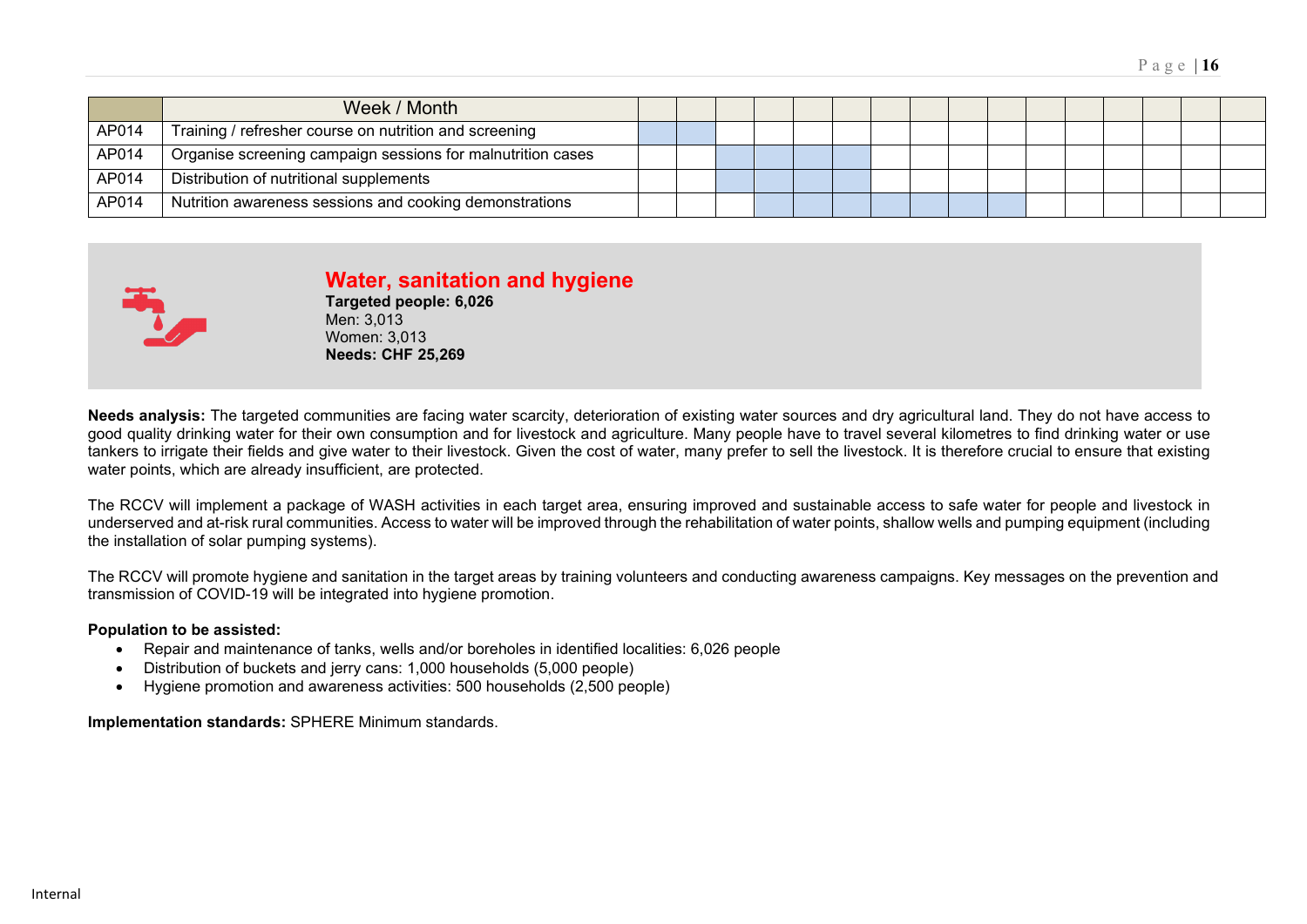| <b>P&amp;B</b><br><b>Output</b>          | WASH Outcome 1: Immediate reduction in risk of waterborne diseases in targeted<br>communities                                                                 |   |                |   |   |                 |   |                | (target: 80%) |                                                                                                                                                                                      |                 |                                                                              |    |    | # of people reached by awareness raising activities                                               |    |    |  |  |
|------------------------------------------|---------------------------------------------------------------------------------------------------------------------------------------------------------------|---|----------------|---|---|-----------------|---|----------------|---------------|--------------------------------------------------------------------------------------------------------------------------------------------------------------------------------------|-----------------|------------------------------------------------------------------------------|----|----|---------------------------------------------------------------------------------------------------|----|----|--|--|
| Code                                     | WASH Output 1.1: Detailed assessment of the water, sanitation and hygiene situation is<br>conducted in target communities                                     |   |                |   |   |                 |   |                |               | # of WASH assessments conducted (target: 2)                                                                                                                                          |                 |                                                                              |    |    |                                                                                                   |    |    |  |  |
|                                          | <b>Planned activities</b><br>Week / Month                                                                                                                     | 1 | $\overline{2}$ | 3 | 4 | 5               | 6 | $\overline{7}$ | 8             | 9                                                                                                                                                                                    | 10 <sup>°</sup> | 11                                                                           | 12 | 13 | 14                                                                                                | 15 | 16 |  |  |
| AP026                                    | Conduct an initial assessment of the water, sanitation and hygiene<br>situation in target communities                                                         |   |                |   |   |                 |   |                |               |                                                                                                                                                                                      |                 |                                                                              |    |    |                                                                                                   |    |    |  |  |
| AP026                                    | Monitor the water, sanitation and hygiene situation in target<br>communities                                                                                  |   |                |   |   |                 |   |                |               |                                                                                                                                                                                      |                 |                                                                              |    |    |                                                                                                   |    |    |  |  |
| <b>P&amp;B</b><br><b>Product</b>         | WASH output 1.2: Daily access to safe water in quantity and quality that meets Sphere and<br>WHO standards is ensured for the target population               |   |                |   |   |                 |   |                |               | # of tanks rehabilitated (target: 12)<br># of wells or boreholes rehabilitated (target: 12)<br># of buckets distributed (target: 500)<br># of jerry cans distributed (target: 1,000) |                 |                                                                              |    |    |                                                                                                   |    |    |  |  |
| Code                                     | <b>Planned activities</b><br>Week / Month                                                                                                                     | 1 | $\overline{2}$ | 3 | 4 | $5\overline{)}$ | 6 | $\overline{7}$ | 8             | 9                                                                                                                                                                                    | 10 <sup>°</sup> | 11                                                                           | 12 | 13 | 14                                                                                                | 15 | 16 |  |  |
| AP026                                    | Tank repair and maintenance                                                                                                                                   |   |                |   |   |                 |   |                |               |                                                                                                                                                                                      |                 |                                                                              |    |    |                                                                                                   |    |    |  |  |
| AP026                                    | Repair and maintenance of wells and/or boreholes                                                                                                              |   |                |   |   |                 |   |                |               |                                                                                                                                                                                      |                 |                                                                              |    |    |                                                                                                   |    |    |  |  |
| AP026                                    | Distribution of buckets and jerry cans                                                                                                                        |   |                |   |   |                 |   |                |               |                                                                                                                                                                                      |                 |                                                                              |    |    |                                                                                                   |    |    |  |  |
| <b>P&amp;B</b><br><b>Product</b><br>Code | WASH product 1.4: Hygiene promotion activities that meet Sphere standards for<br>identification and use of hygiene products provided to the target population |   |                |   |   |                 |   |                |               |                                                                                                                                                                                      |                 | # of volunteers trained (target: 40)<br># of awareness sessions (target: 10) |    |    | # households reached with key messages to promote<br>personal and community hygiene (target: 500) |    |    |  |  |
|                                          | <b>Planned activities</b><br>Week / Month                                                                                                                     | 1 | $\overline{2}$ | 3 | 4 | 5               | 6 | 7              | 8             | 9                                                                                                                                                                                    | 10 <sup>°</sup> | 11                                                                           | 12 | 13 | 14                                                                                                | 15 | 16 |  |  |
| AP030                                    | Train Red Cross volunteers on water, sanitation and hygiene<br>situation assessment                                                                           |   |                |   |   |                 |   |                |               |                                                                                                                                                                                      |                 |                                                                              |    |    |                                                                                                   |    |    |  |  |
| AP030                                    | Select target groups, key messages and communication<br>methods                                                                                               |   |                |   |   |                 |   |                |               |                                                                                                                                                                                      |                 |                                                                              |    |    |                                                                                                   |    |    |  |  |
| AP030                                    | Design and print awareness-raising materials                                                                                                                  |   |                |   |   |                 |   |                |               |                                                                                                                                                                                      |                 |                                                                              |    |    |                                                                                                   |    |    |  |  |
| AP030                                    | Organise hygiene and sanitation awareness sessions                                                                                                            |   |                |   |   |                 |   |                |               |                                                                                                                                                                                      |                 |                                                                              |    |    |                                                                                                   |    |    |  |  |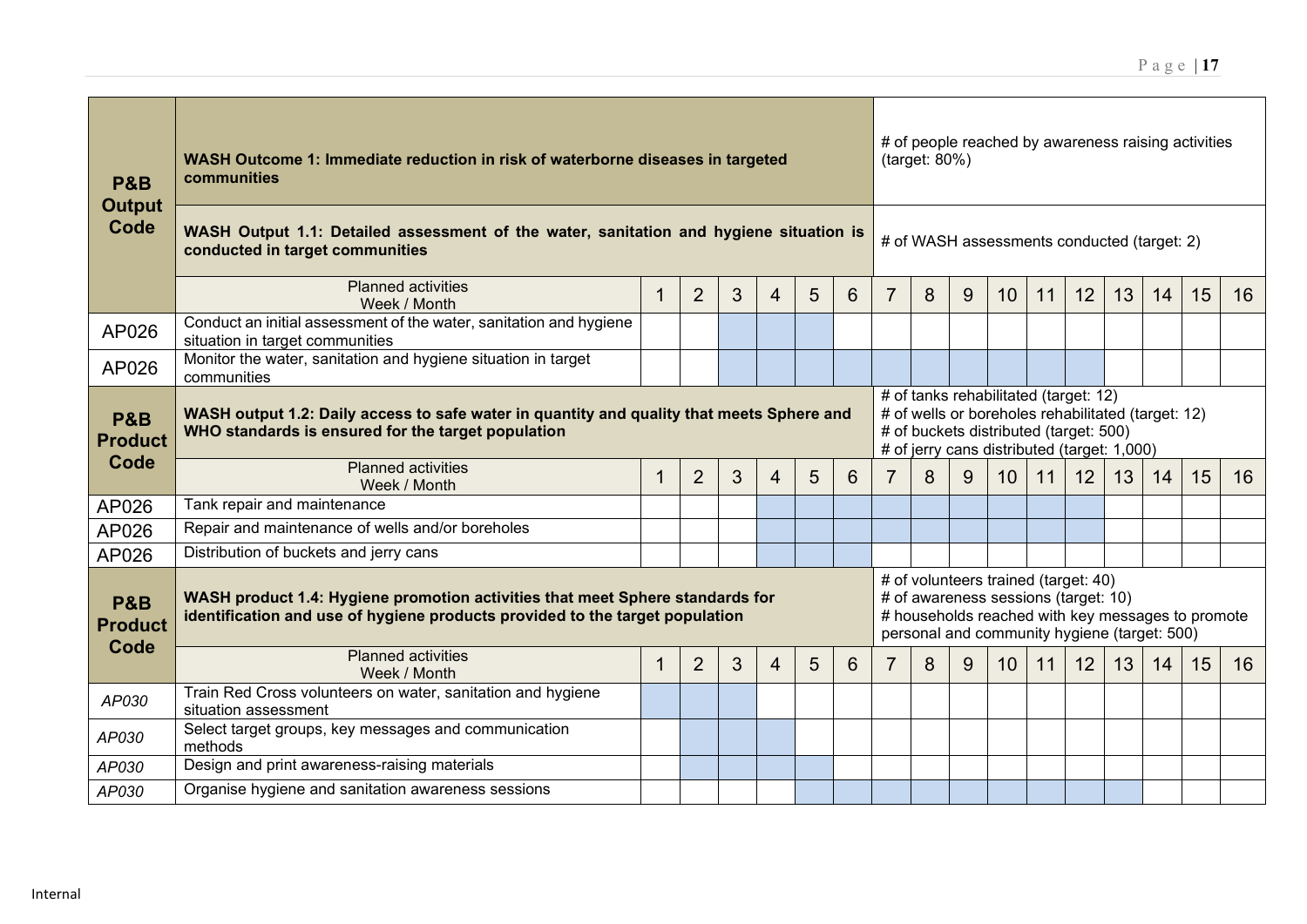

# **Protection, gender and inclusion**

**Targeted people: 6,026** Men: 3,013 Women: 3,013 **Needs: CHF 2,669**

**Needs analysis:** The duration of the crisis, and the time exposed to the lack of means to provide families with the basic needs, puts pressure on the heads of households, especially single-parent households or households with a high dependency ratio, and mainly those headed by women, people with disabilities and elderly people, with a greater workload or fewer resources to meet household needs. In view of this situation, the CRCV will assess these cases to prioritise them as a target group and include protection support activities, if necessary. RCCV will learn on the experience, training and support of its partners to ensure inclusive measures throughout the operation.

The RCCV will conduct protection activities through the training of volunteers in each target area. This training will cover prevention of sexual exploitation and abuse (PSEA), protection, gender and inclusion (PGI) in emergencies, psychosocial first aid (PFA), and identification of referral pathways for beneficiaries in need of counselling and referral accordingly.

#### **Population to be assisted:**

All sectors, including livelihoods and basic needs, health and WASH will integrate PGI and seek to meet minimum standards of protection, gender and inclusion in emergencies.

**Implementation standards:** Minimum standards for PGI in emergencies.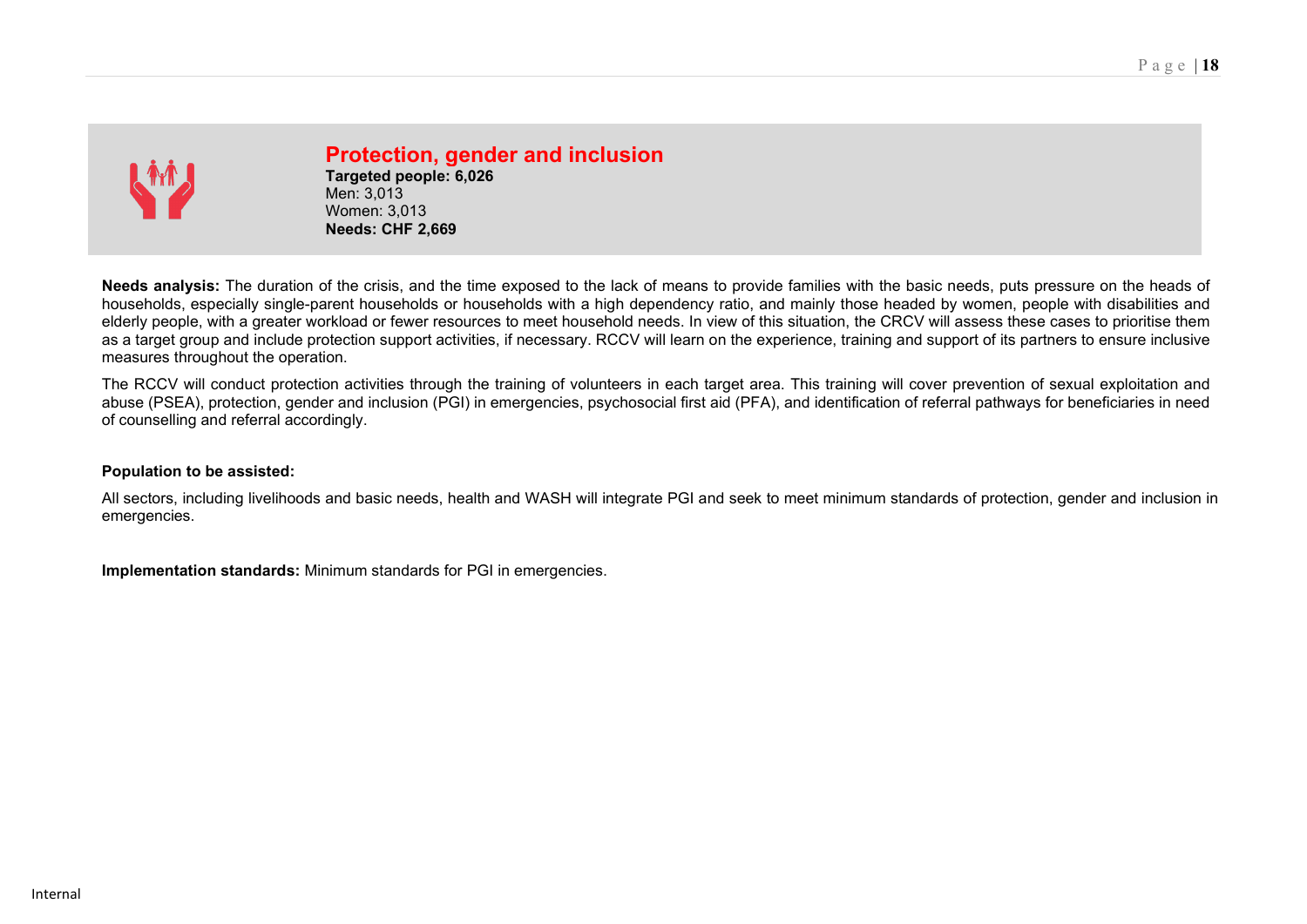| P&B                    | Inclusion and Protection Outcome 1: Communities identify and respond to the needs of the<br>most vulnerable, especially disadvantaged and marginalized groups, due to inequality,<br>discrimination and other violations of their human rights, and meet their distinct needs |  |  |   |   |   |   |  |   |                                                                   |    |    |                 |    |    |    |    |  |
|------------------------|-------------------------------------------------------------------------------------------------------------------------------------------------------------------------------------------------------------------------------------------------------------------------------|--|--|---|---|---|---|--|---|-------------------------------------------------------------------|----|----|-----------------|----|----|----|----|--|
| <b>Product</b><br>Code | Product Integration and Protection 1.1: NS programmes improve equitable access to basic<br>services, taking into account different gender needs and other diversity factors                                                                                                   |  |  |   |   |   |   |  |   | # volunteers trained (target: 30)<br># SOPs developed (target: 1) |    |    |                 |    |    |    |    |  |
|                        | <b>Planned activities</b><br>Week / Month                                                                                                                                                                                                                                     |  |  | 3 | 4 | 5 | 6 |  | 8 | 9                                                                 | 10 | 11 | 12 <sup>2</sup> | 13 | 14 | 15 | 16 |  |
| AP031                  | Organise basic training on Minimum Standards for PGI in<br>emergencies                                                                                                                                                                                                        |  |  |   |   |   |   |  |   |                                                                   |    |    |                 |    |    |    |    |  |
| AP031                  | Print and distribute support and awareness-raising materials<br>related to the Minimum Standards for PGI in emergencies                                                                                                                                                       |  |  |   |   |   |   |  |   |                                                                   |    |    |                 |    |    |    |    |  |
| AP031                  | Support sector teams to ensure the collection and analysis of data<br>disaggregated by sex, age and disability                                                                                                                                                                |  |  |   |   |   |   |  |   |                                                                   |    |    |                 |    |    |    |    |  |
| AP031                  | (SOPs)<br>Develop<br>Standard Operating<br>Procedures<br>for<br>protection/sexual and gender-based violence, including referral<br>pathway mapping                                                                                                                            |  |  |   |   |   |   |  |   |                                                                   |    |    |                 |    |    |    |    |  |

## **Implementation strategies Budget : CHF 90,850**

| <b>P&amp;B</b>        | S1.1: National Society capacity building and organizational development objectives<br>are facilitated so that National Societies have the legal, ethical and financial<br>foundations, systems and structures, skills and capacities to plan and implement<br>activities |  |                |  |   |   |   |                                                                                                                                                                     |   |   |    |    |    |    |    |    |    |
|-----------------------|--------------------------------------------------------------------------------------------------------------------------------------------------------------------------------------------------------------------------------------------------------------------------|--|----------------|--|---|---|---|---------------------------------------------------------------------------------------------------------------------------------------------------------------------|---|---|----|----|----|----|----|----|----|
| <b>Output</b><br>Code | Output S1.1.4: National Societies have effective and motivated volunteers who are<br>protected                                                                                                                                                                           |  |                |  |   |   |   | # of volunteers trained, all training (target: 100)<br>of volunteers mobilized who are insured (target: 100%)<br># of visibility items for volunteers (target: 250) |   |   |    |    |    |    |    |    |    |
|                       | <b>Planned activities</b><br>Week / Month                                                                                                                                                                                                                                |  | $\overline{2}$ |  | 4 | 5 | 6 |                                                                                                                                                                     | 8 | 9 | 10 | 11 | 12 | 13 | 14 | 15 | 16 |
| AP040                 | Ensure that volunteers receive adequate training                                                                                                                                                                                                                         |  |                |  |   |   |   |                                                                                                                                                                     |   |   |    |    |    |    |    |    |    |
| AP040                 | Ensure volunteers are insured                                                                                                                                                                                                                                            |  |                |  |   |   |   |                                                                                                                                                                     |   |   |    |    |    |    |    |    |    |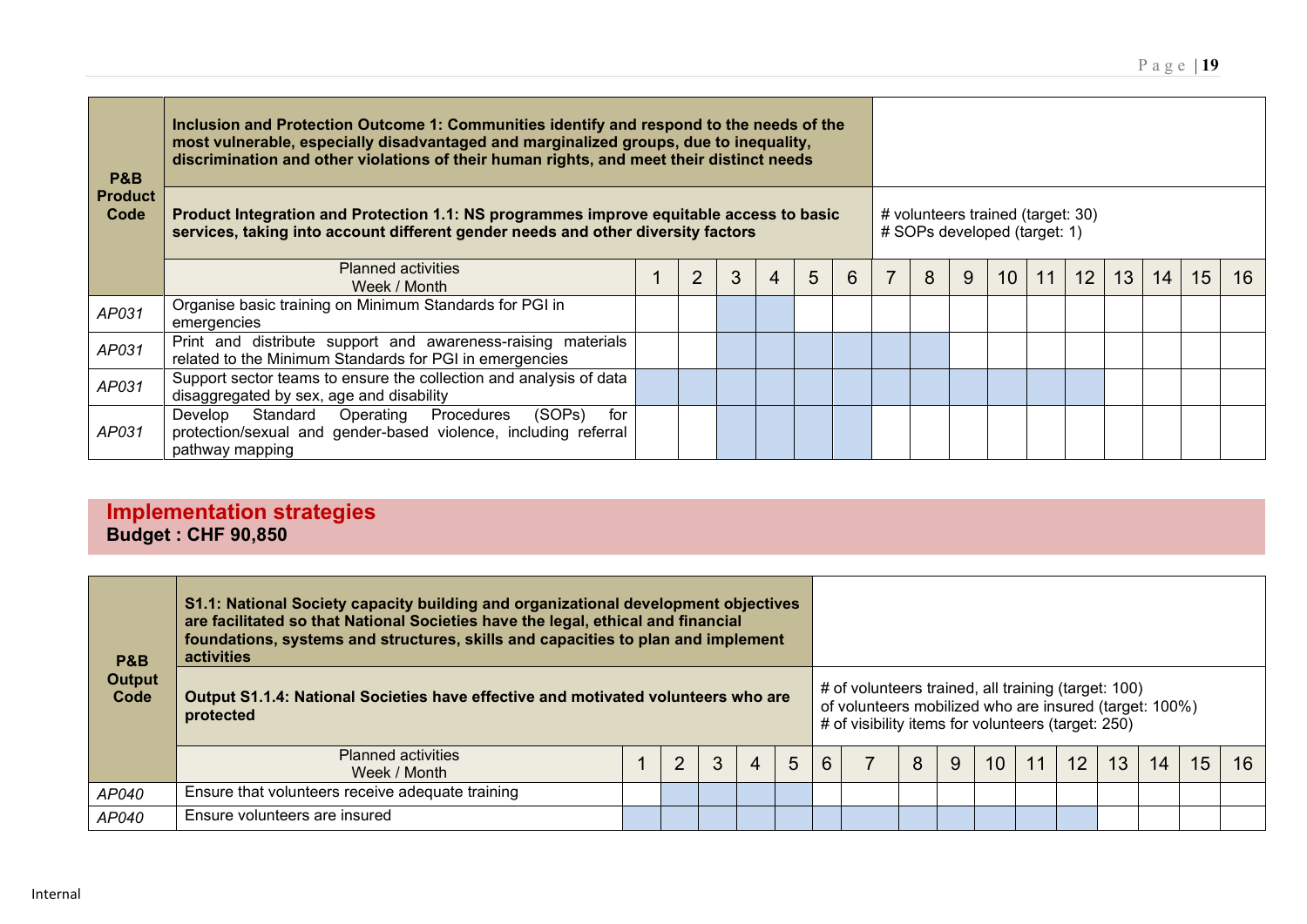#### *AP040* Ensure volunteers are involved in the decision-making processes of the projects they implement *AP040* Procure and distribute visibility items to mobilized volunteers *AP040* Ensure the safety and protection of volunteers in the COVID-19 context **P&B Output Code S1.1.7 Product: NS capacity to support community-based disaster risk reduction, response and preparedness is strengthened** # of NS coordination missions (target: 8) # of NS monitoring missions (target: 3) # of lessons learned workshops (target: 1) # action plan developed (target: 1) **Planned activities**<br>Week / Month Week / Month 1 2 3 4 5 6 7 8 9 10 11 12 13 14 15 16 *AP002* Ensure field deployment of an NDRT team member *AP002* Coordination missions of the NS *AP002* Monitoring missions of the NS *AP053* Organise a lessons learned workshop *AP002* Develop a medium to long term food security and livelihoods action plan **P&B Output Code Outcome S2.1: Effective and coordinated international disaster response is ensured Output S2.1.1: Effective and respected surge capacity mechanism is maintained.** # of IFRC monitoring missions (target: 5) # of RR staff - Operations Manager (target: 1) *#* # of RR staff - Finance (target: 1) Planned activities<br>Week / Month Week / Month 1 2 3 4 5 6 7 8 9 10 11 12 13 14 15 16 *AP049* IFRC monitoring missions *AP046* Mobilisation of 1 RR Operations Manager / CCD Dakar *AP046* Mobilisation of 1 RR Finance / CCD Dakar **P&B Output Code Output S2.1.3: Improved compliance of NS with the principles and rules for**  # of hotlines set up (target: 1) Planned activities<br>Week / Month Week / Month 1 2 3 4 5 6 7 8 9 10 11 12 13 14 15 16 *AP084* Set up a feedback system from the community and ensure that this feedback is taken into account and used to improve the operation.

Page | **20**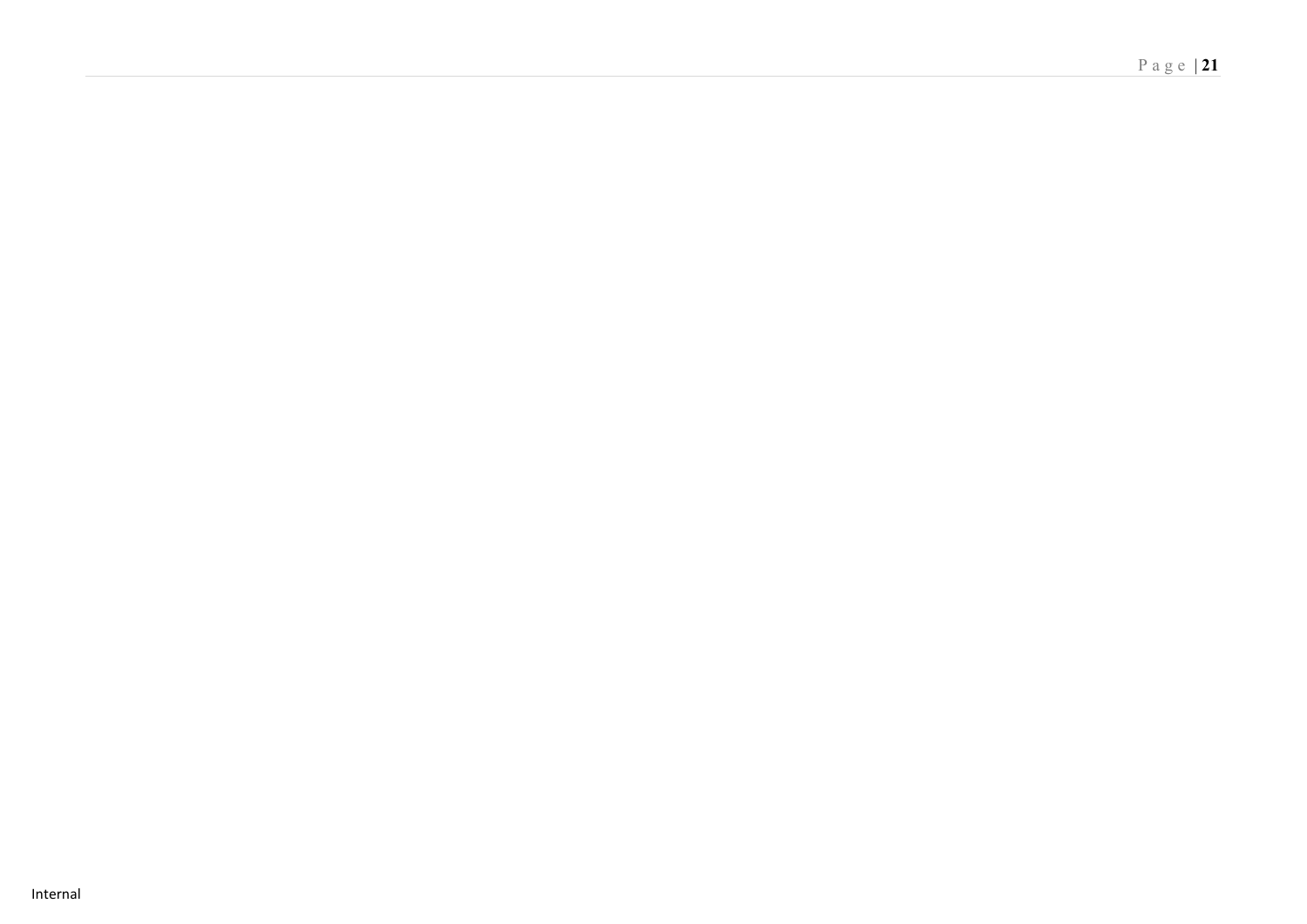#### International Federation of Red Cross and Red Crescent Societies *all amounts in Swiss Francs (CHF)* **DREF OPERATION** Cape Verde - Drought 14/04/2022 **Budget by Resource**   $\overline{ }$ **Budget Group Budget** Seeds & Plants 18,537 Water, Sanitation & Hygiene 18,073<br>Medical & First Aid مستخدم المستخدم المستخدم المستخدم المستخدم المستخدم المستخدم المستخدم المستخدم المستخدم ال<br>Medical & First Aid Medical & First Aid Teaching Materials 2,781 Cash Disbursment 149,532 **Relief items, Construction, Supplies** Storage 695 Transport & Vehicles Costs 3,198 **Logistics, Transport & Storage 3,893** International Staff National Society Staff 7,137 Volunteers 20,622 **Personnel 64,859** workshops & Training 10,937 **Workshops & Training 10,937** Travel 15,000 Information & Public Relations 7,793 Office Costs 695 Communications 2,363 Financial Charges 1,500 **General Expenditure 27,351** EXECT COSTS 307,219<br>INDIRECT COSTS 307,219 INDIRECT COSTS **TOTAL BUDGET 327,188**

### **Budget by Area of Intervention**

**Budget**

|                  | <b>TOTAL</b>                                   | 327,188 |
|------------------|------------------------------------------------|---------|
| SF <sub>14</sub> | Ensure a strong IFRC                           |         |
| SF <sub>13</sub> | Influence others as leading strategic partners |         |
| SFI <sub>2</sub> | Effective International Disaster Management    | 60.941  |
| SF <sub>11</sub> | <b>Strengthen National Societies</b>           | 29.908  |
| AOF7             | Migration                                      |         |
|                  | AOF6 Protection, Gender and Inclusion          | 2.665   |
|                  | AOF5 Water, Sanitation and Hygiene             | 25.269  |
| AOF4             | Health                                         | 18.948  |
|                  | <b>AOF3</b> Livelihoods and Basic Needs        | 189,456 |
|                  | AOF2 Shelter                                   |         |
| IAOF1            | Disaster Risk Reduction                        |         |